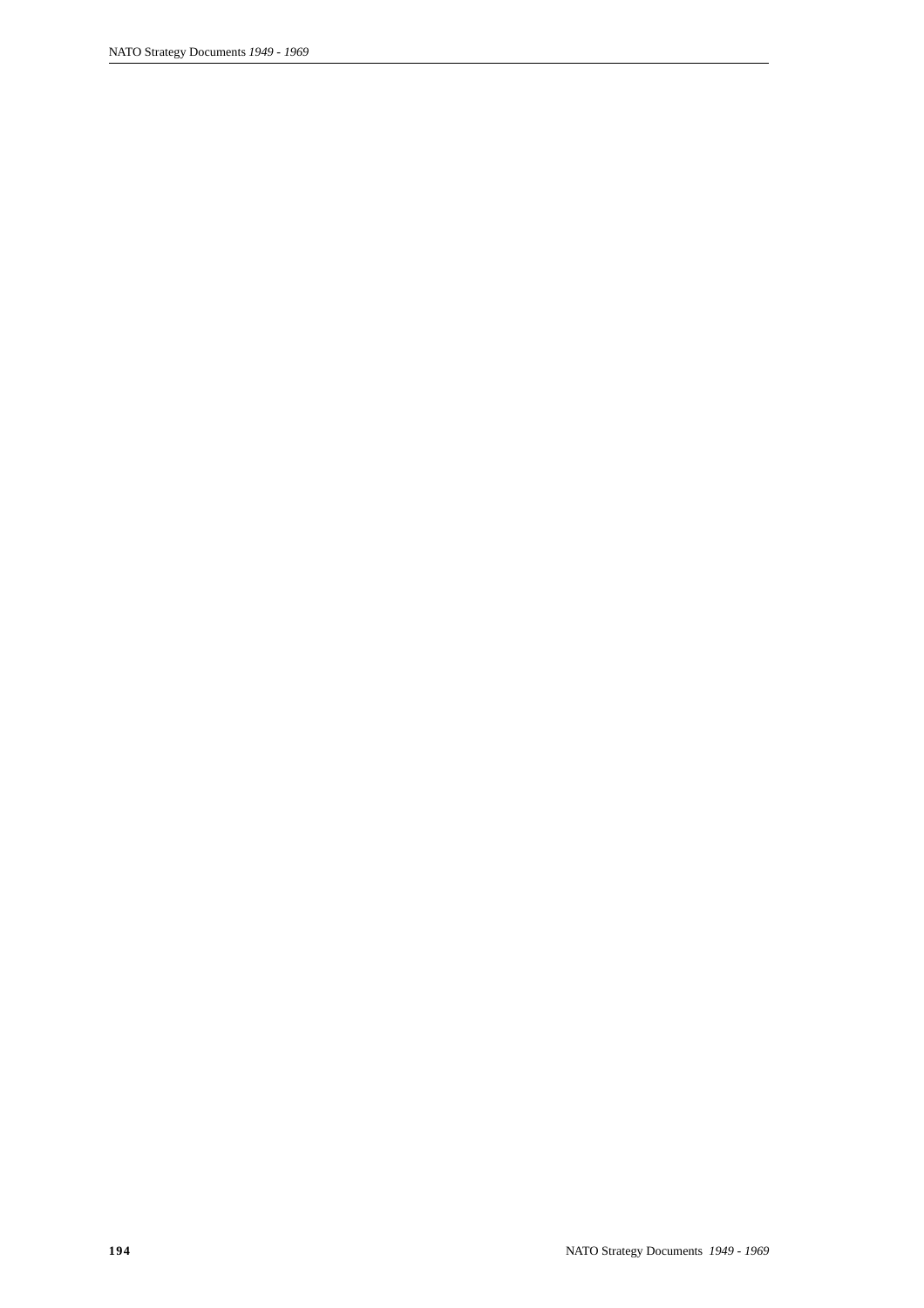### ENCLOSURE "A"

#### REPORT BY THE STANDING GROUP

on

# STRATEGIC GUIDANCE

References : a. D.C. 6/1 b. D.C. 13 c. M.C. 14

1. The first major step in planning the defense of the North Atlantic Treaty Area was the approval by the Council on 30 November 1949 of a Strategic Concept for the Defense of the North Atlantic Area (reference a). This document, which has recently been amended in minor detail to bring it up to date, is drafted in the broadest terms and is the authority from which all strategic guidance stems.

2. In January 1950 Strategic Guidance to Regional Planning Groups was issued to the five Regional Planning Groups into which the North Atlantic Treaty Area was then divided, and they were directed to develop consequent Defense Plans based on the year 1954. These Regional Defense Plans, when received, were consolidated by the Standing Group in a document which was subsequently approved by the Council on 1 April 1950 as D.C. 13.

3. Since its issue, D.C. 13 has provided the basis for all NATO strategic planning. With the passage of time and the development of events, however, it became clear that NATO strategic plans needed to be revised.

4. In carrying out this revision full account has been taken, among others, of the following factors:

a. The need for NATO strategic plans to be based on a date later than 1954. In selecting this date, the maximum period ahead for which a realistic appreciation of the situation can be established has been considered, and 1956 has been chosen as the new datum year. The revised study has therefore been

$$
-2-
$$

M.C. 14/1 Enclosure "A"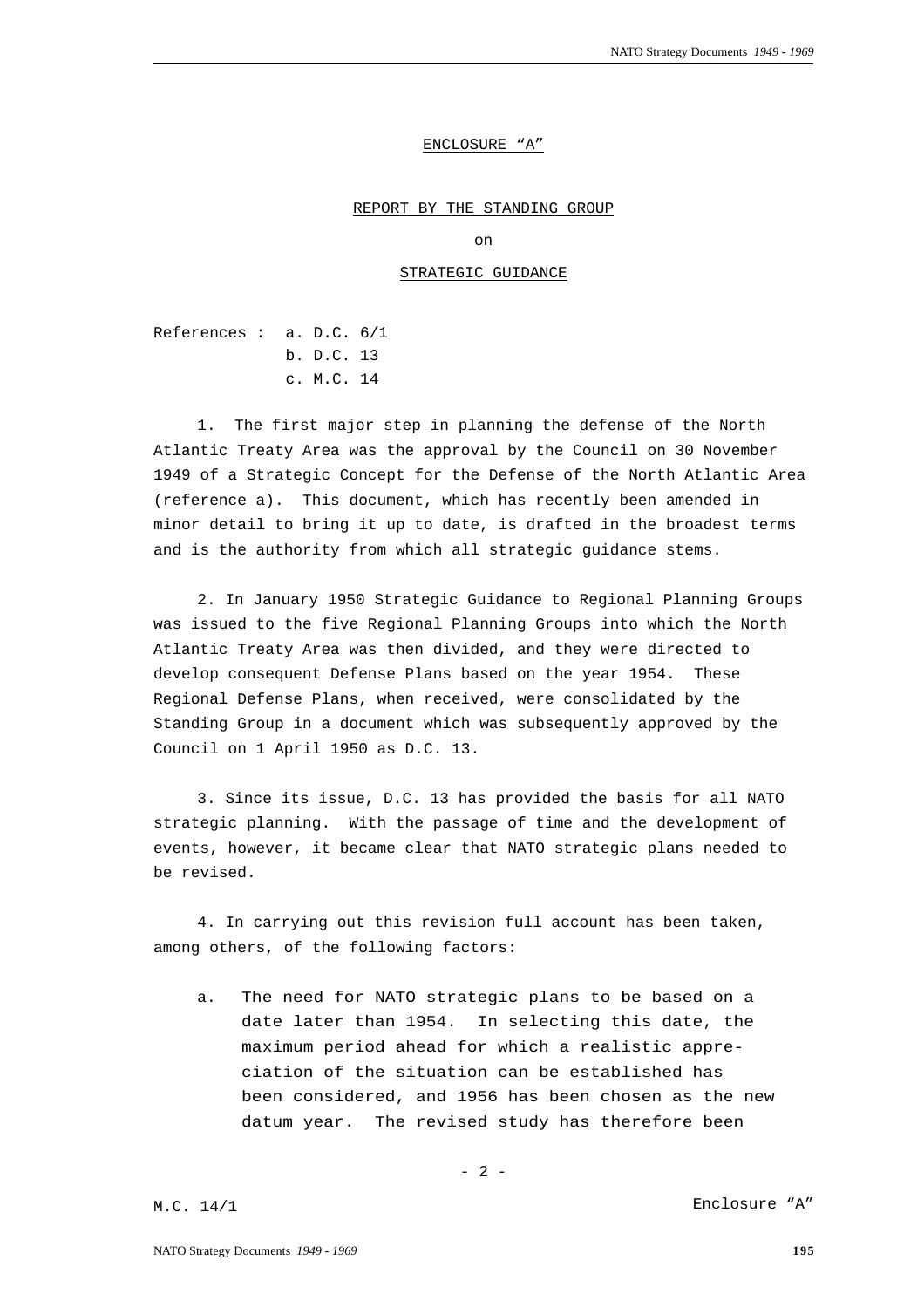drafted to provide strategic guidance for the major NATO commanders for the period up to 1956 inclusive. It must be stressed, however, that despite its broad treatment, this guidance may well require further revision before 1956 if circumstances change significantly.

- b. The changes in the Intelligence Estimates since D.C. 13 was written two years ago.
- c. The extension of SACEUR's right flank, consequent on the accession of Greece and Turkey to NATO, and of the obligation to defend German territory which will result from the creation of the European Defense Community.

5. The revised paper (Appendix) has been approved by the Standing Group and has been forwarded to major NATO Commanders and the Canada-U.S. Regional Planning Group as provisional Strategic Guidance (pending the approval of the Military Committee) in supersession of D.C. 13 and M.C. 14.

#### RECOMMENDATION

6. It is recommended that the Military Committee approve the paper at Enclosure and forward it to the Council.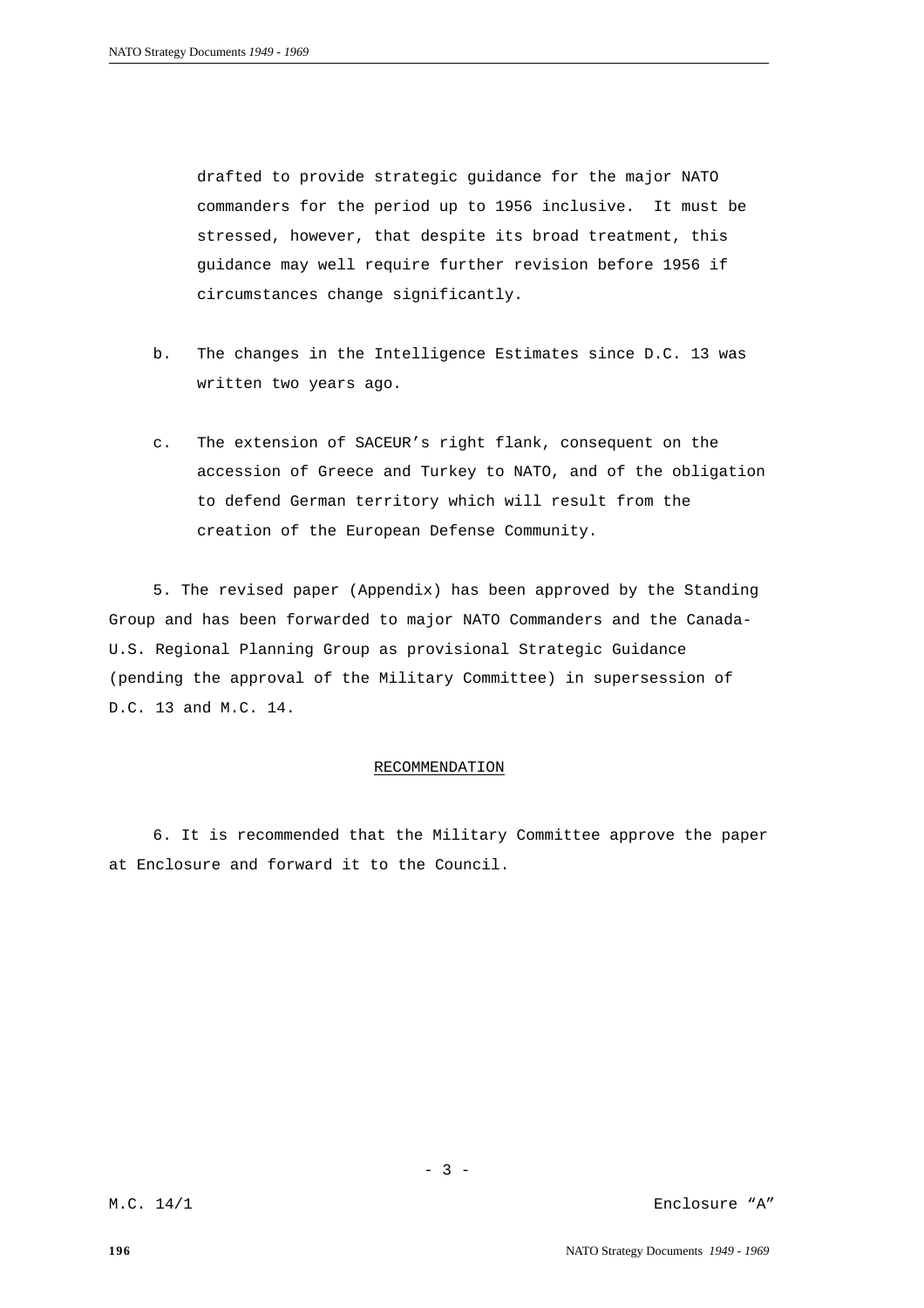APPENDIX

NATO

STRATEGIC GUIDANCE

M.C. 14/1 Appendix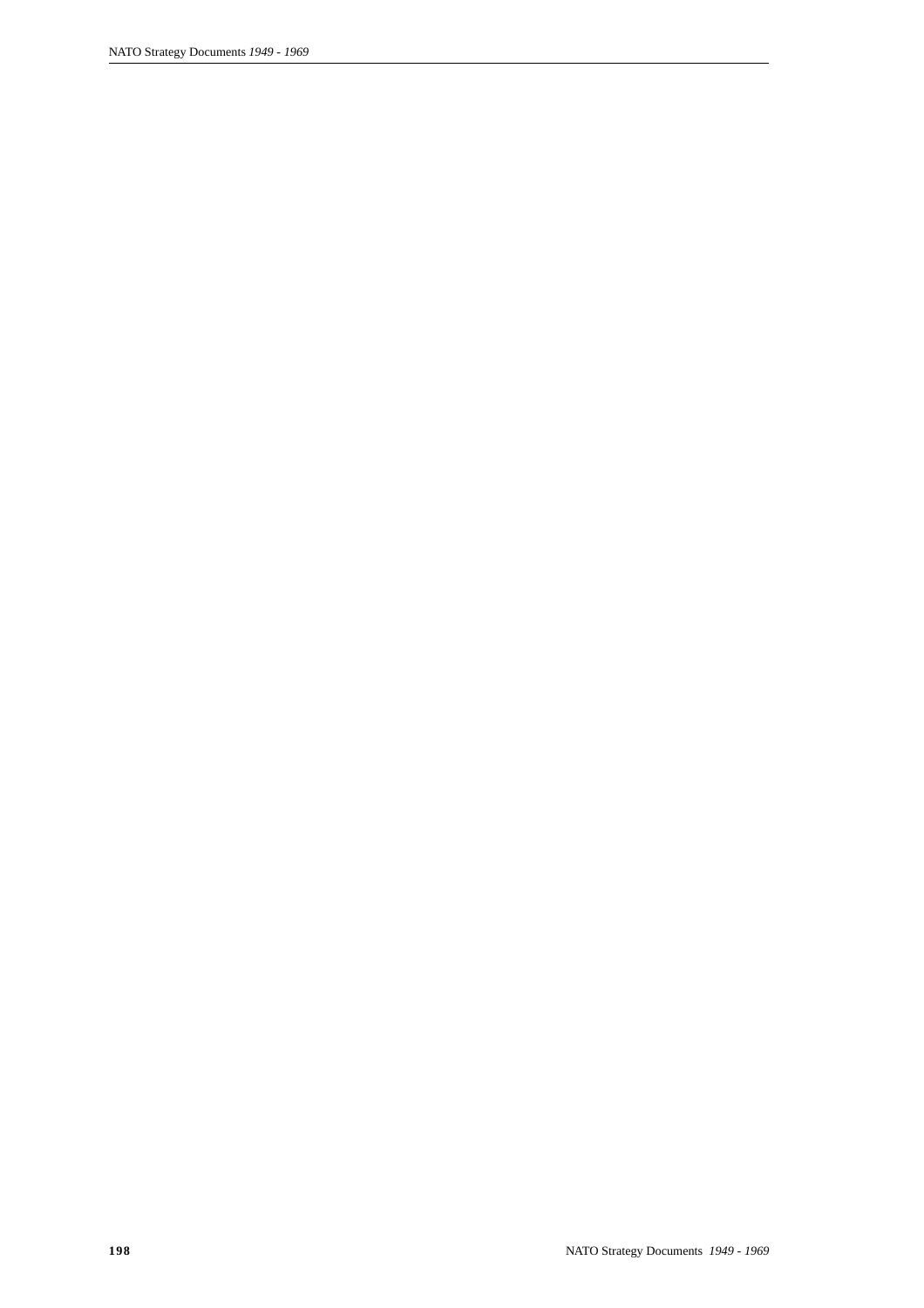# TABLE OF CONTENTS

# NATO STRATEGIC GUIDANCE

| PART | I.   | Defense Policy and General Concept of Operations                                                                |
|------|------|-----------------------------------------------------------------------------------------------------------------|
|      | T.   |                                                                                                                 |
|      | II   |                                                                                                                 |
|      | III. |                                                                                                                 |
|      | IV.  |                                                                                                                 |
|      | V    | Basic Undertakings in first phase 11                                                                            |
|      |      |                                                                                                                 |
|      |      |                                                                                                                 |
| PART | ΙI   | Strategic Aspects of the North Atlantic Treaty Area                                                             |
|      |      | Section I The General Concept for the Defence of the North Atlantic<br>Treaty Area                              |
|      |      |                                                                                                                 |
|      |      | Section II Estimates of the Situation by Geographical Areas, and<br>Resulting Strategic Concepts and Objectives |
|      |      |                                                                                                                 |
|      |      |                                                                                                                 |
|      |      |                                                                                                                 |
|      |      |                                                                                                                 |
|      |      | 26                                                                                                              |
|      |      |                                                                                                                 |
|      |      | The North Atlantic Ocean<br>28                                                                                  |
|      |      | The English Channel and North Sea<br>29                                                                         |
|      |      |                                                                                                                 |
|      |      |                                                                                                                 |

Algeria................................................ 33

 $- 5 -$ 

M.C. 14/1 Table of Contents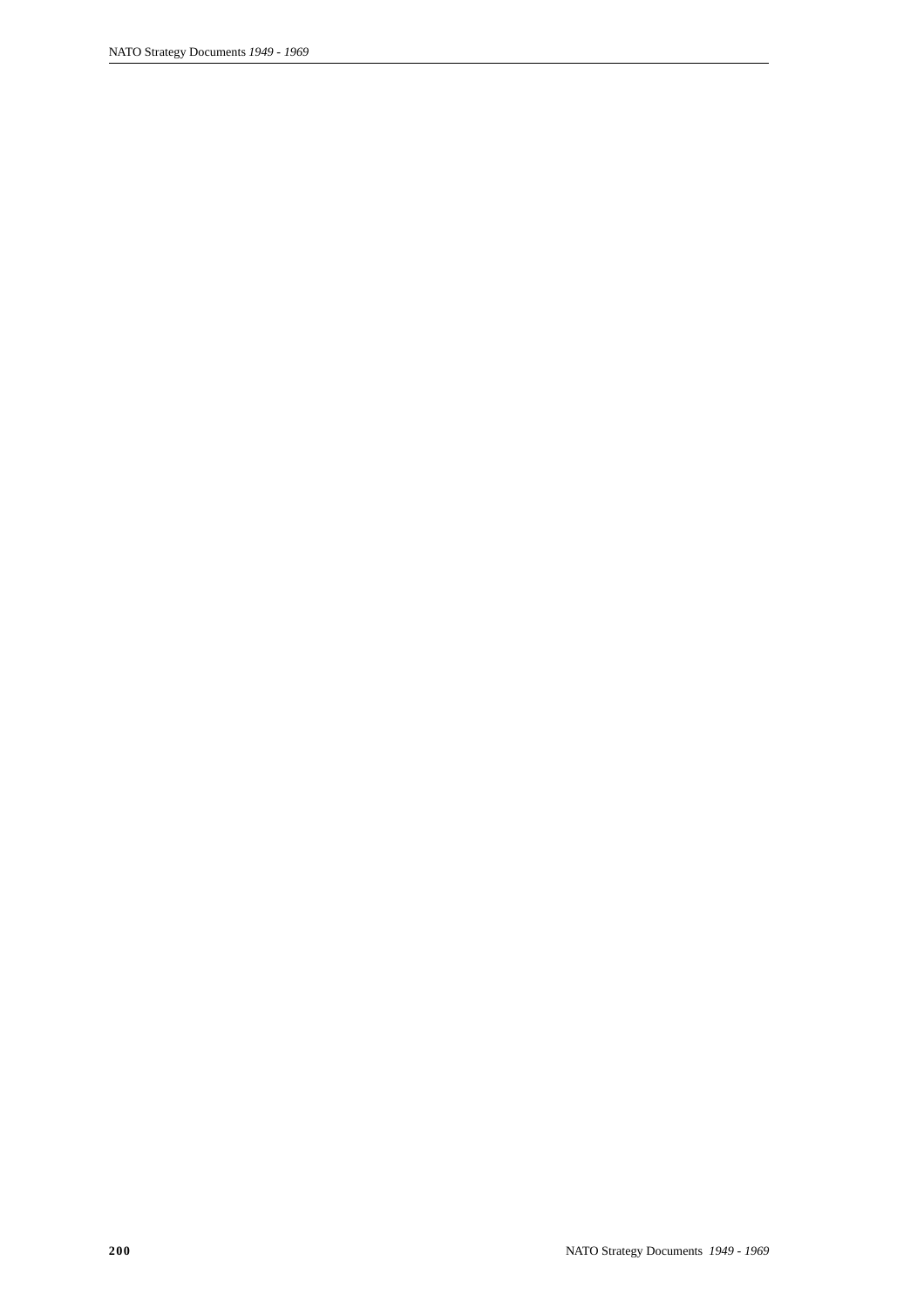#### NATO STRATEGIC GUIDANCE

#### PART I - DEFENSE POLICY AND GENERAL CONCEPT OF OPERATIONS

#### I - INFORMATION

1. Throughout this document all information of an intelligence nature and all estimates in connection with potential enemy and neutral powers have been derived from S.G. 176/2, "Intelligence for the Standing Group and Intelligence Guidance for the Major NATO Commands and Commands Associated with NATO." The guidance provided below, which considers the situation should war with the Soviet occur between now and 1956 inclusive, should be read in conjunction with this intelligence study as revised from time to time.

# II - DEFENSE POLICY

2. In peacetime the defense policy of the North Atlantic Treaty Nations is to convince the USSR that war does not pay, and to insure a successful defense of the NATO Area should war occur. This policy requires the development and maintenance of an adequate military strength and a close coordination of the political, economic and psychological efforts of member nations. Plans for the implementation of this policy should adhere to the following principles:

- a. To oppose, by all measures short of war, any peacetime attempts by the USSR or her satellites to increase their threat against the Treaty nations; meanwhile, initiating measures to exploit Soviet weaknesses.
- b. To develop the required military force, bearing in mind the economic and manpower situation of each nation, and to achieve and maintain technical superiority in its weapons.
- c. To maintain this force continuously at its maximum efficiency by training and the development of combat techniques, by the modernization of their equipment,

 $- 6 -$ 

M.C. 14/1 (Page revised by M.C. decision 9 Dec 52) Part I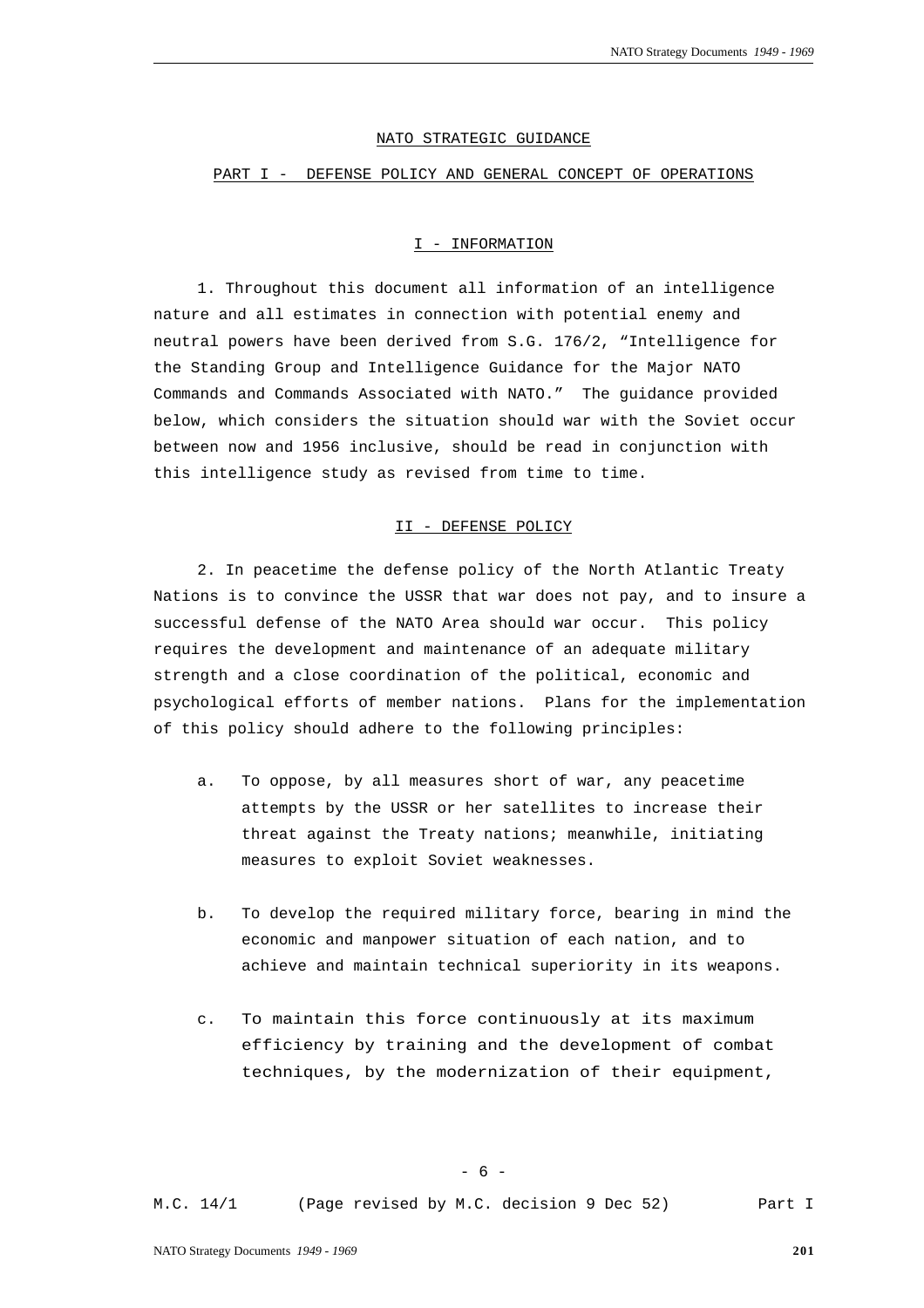and to insure that it is capable of the required expansion in war.

d. To provide mutual assistance in the provision, and through the standardization of equipment and coordination of production, and through the interchange of planning, intelligence and technical information.

3. In the event of aggression the North Atlantic Treaty Nations will take combined and coordinated action to defend their peoples, territories and war-making capacities against all forms of attack, placing special emphasis on the defense of Europe since its loss might well be fatal to the defense of the North Atlantic Territories as a whole. Concurrently, the North Atlantic Treaty Nations will develop and mobilize their combined strength with the object of achieving the earliest defeat of the USSR and the attainment of allied war objectives, the latter being decided by the Governments of the North Atlantic Treaty Nations.

# III - ASSUMPTIONS

# Political Alignments

- 4. Political alignments are assumed to be as follows:
- a. The following will form the Soviet Bloc:

Nationalist China West Germany

| USSR            | Albania        | Bulgaria         |
|-----------------|----------------|------------------|
| Communist China | Czechoslovakia | East Germany     |
| Hungary         | North Korea    | Outer Mongolia   |
| Poland          | Rumania        | Viet Minh Forces |

b. The Soviet will be in occupation of, or have base rights in:

East Austria Porkkala (Finland) Port Arthur (China)

c. The following countries, together with their dependent territories, will form the Western Powers:

|  | × |  |
|--|---|--|
|  |   |  |

| Belgium        | Canada          | Denmark      |  |
|----------------|-----------------|--------------|--|
| France         | Greece          | Iceland      |  |
| Italy          | Luxembourg      | Norway       |  |
| Portugal       | The Netherlands | Turkey       |  |
| United Kingdom | United States   |              |  |
| Others :       |                 |              |  |
| Australia      | Ceylon          | Japan        |  |
| Latin America  | New Zealand     | South Africa |  |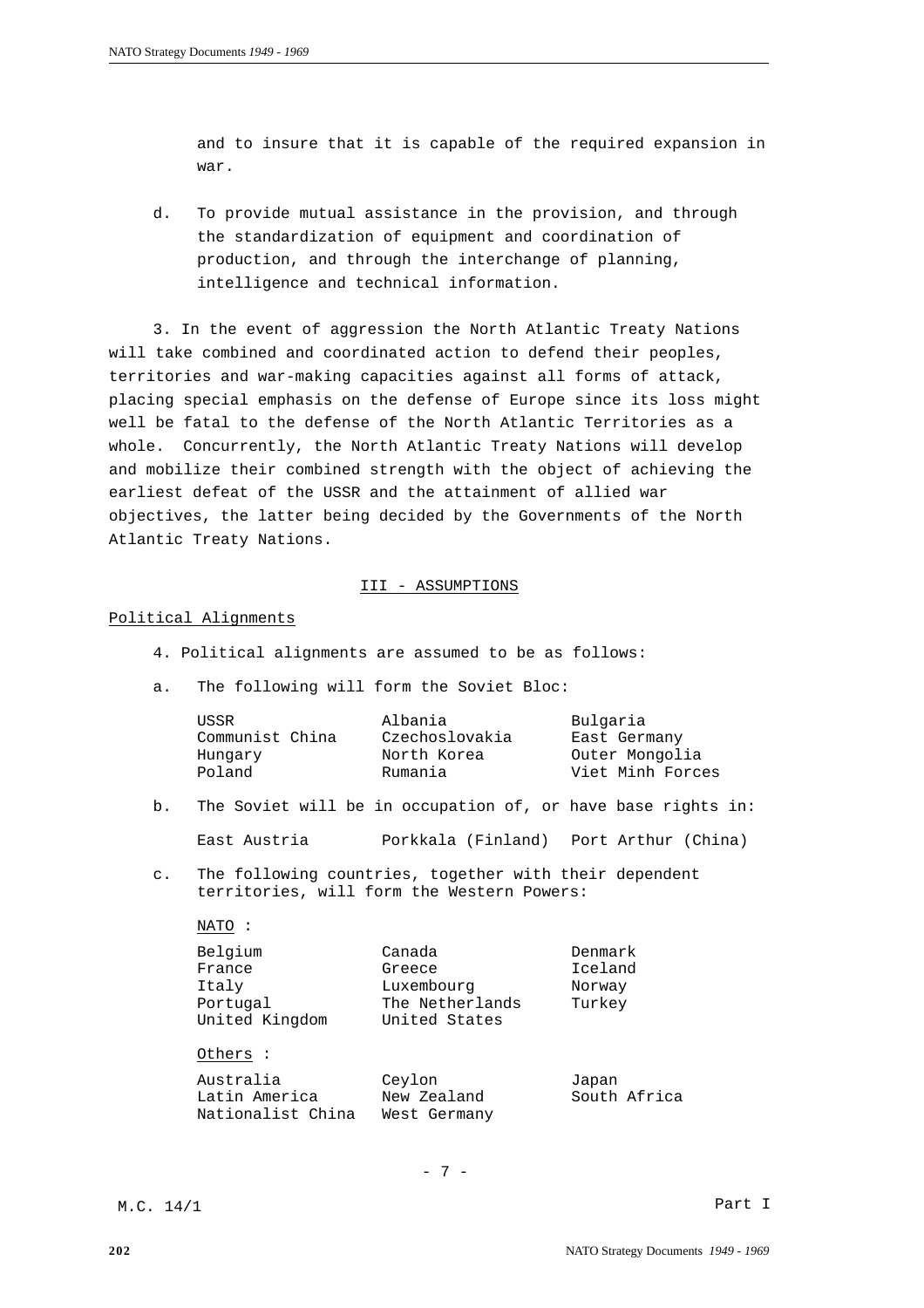d. The Western Powers will have access, at least initially, to the territories and resources of the Allied Occupied Areas, and bases in certain other countries, as follows:

| Occupied Areas: |                 |  |  |  |
|-----------------|-----------------|--|--|--|
| Trieste         | West Austria    |  |  |  |
| Base Rights :   |                 |  |  |  |
| Eqypt           | Iraq            |  |  |  |
| Jordan          | Liberia         |  |  |  |
| Libya           | Ryukyus         |  |  |  |
| Saudi Arabia    | The Phillipines |  |  |  |

- e. Finland will attempt initially to remain neutral. She will not willingly give the USSR any military assistance, and will try to avoid giving permission for Soviet troops to move into Finland. She may be expected to fight if Soviet forces enter Finnish territory without express permission would be dependent on the development before the outbreak of war.
- f. Spain will resist Soviet aggression, but the extent of the initial aid she will afford to the Western Powers will be dependent upon developments before the outbreak of war.
- g. Yugoslavia, even if not herself first attacked, will probably participate in hostilities against the Soviet Bloc in the event of Soviet-Satellite aggression in Europe. If attacked she will fight back vigorously with all of the forces at her command.\*
- h. Sweden, Switzerland and Iran will try to remain neutral unless attacked.
- i. The alignment and attitude of the remaining nations are assumed to be as estimated in S.G. 176/2.

# Estimated Enemy Threat

5. The USSR and its satellites comprise a vast land mass power complex. This power complex is not significantly dependent upon sea lines of communication for its economic and military strength. Its military power may be projected into adjacent areas and supported on interior surface lines of communication. The Soviet complex, by virtue of indigenous population and social

The Italian Military Representative is of the opinion that in the event of general war, it is probable that Yugoslavia, if not attacked, would try, initially at least, to remain neutral. If attacked, she will participate in hostilities against the Soviet Block.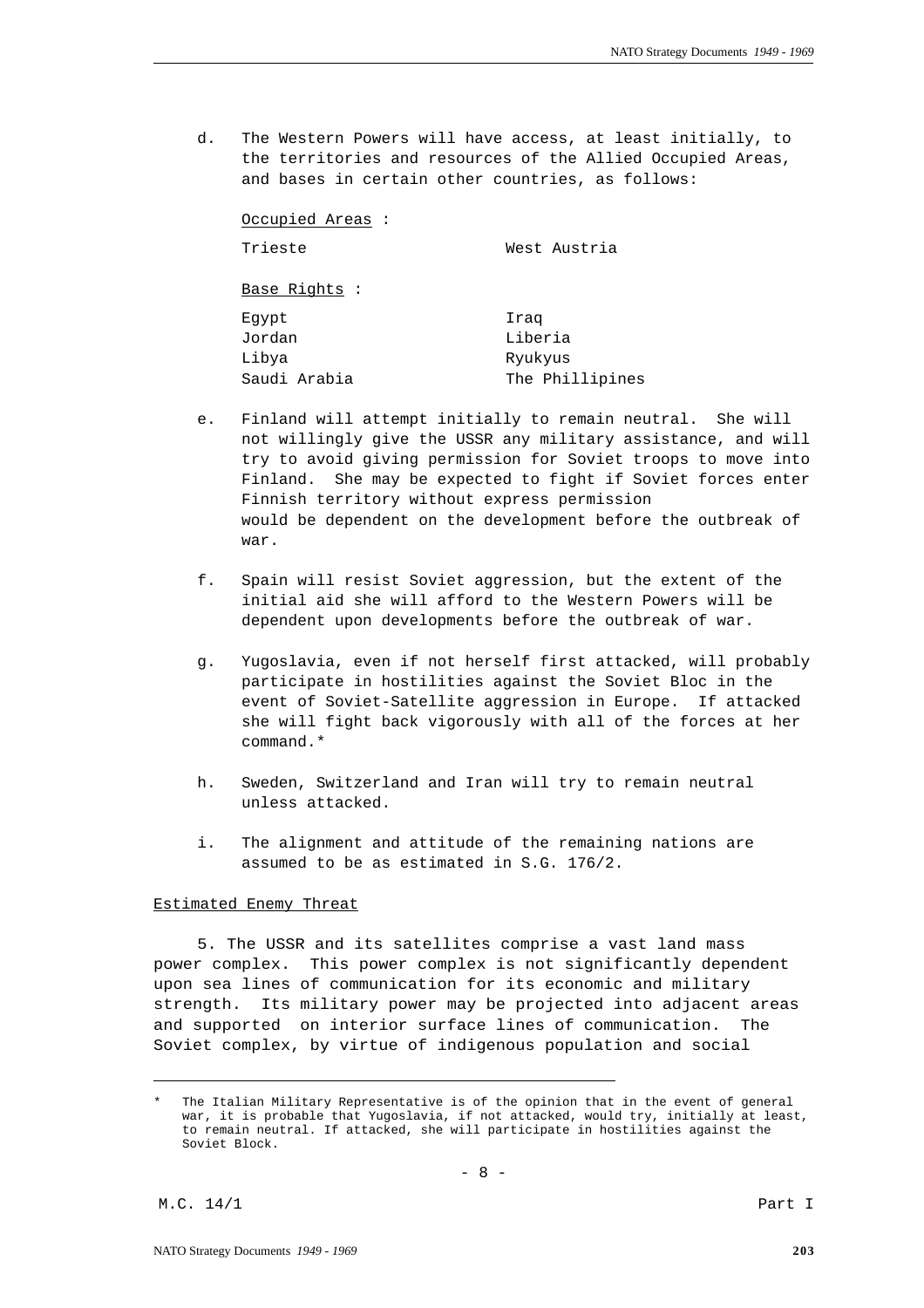organization, can provide a manpower pool for military purposes in excess of that which can be provided by the Western Powers. These facts indicate that:

- a. The USSR is not significantly vulnerable to sea action;
- b. The enemy would have a preponderant advantage in ground warfare.

6. Appreciating the fact that all NAT nations will be aligned against her on D-Day and that she will be subject to strategic air attack with weapons of mass destruction, the USSR is likely to strike only when convinced that she has the capability both to overrun Western Europe and also greatly reduce the atomic striking power and mobilization potential of the Allies elsewhere. If successful, the USSR will then be virtually invulnerable to land attack and less vulnerable to air attack. To gain this position the USSR and her satellites, while protecting their own territory and coastal waters, are likely to attempt:

- a. The following campaigns, not necessarily in order of priority and possibly simultaneously, to:
	- (1) Overrun Western Europe.
	- (2) Seize key points in or overrun Scandinavia.
	- (3) Neutralize or overrun the U.K.
	- (4) Overrun Southern Europe and selected areas of the Middle East.
	- (5) Disrupt the military potential of North America.
	- (6) Neutralize strategic air bases elsewhere.
- b. In conjunction with the above campaigns, to obtain egress for her fleets from the Baltic and Black Seas, and initiate naval and air action to sever essential Allied sea communications and to establish submarine and mine blockade of important Allied ports.
- c. To initiate subversive activities and sabotage

- 9 -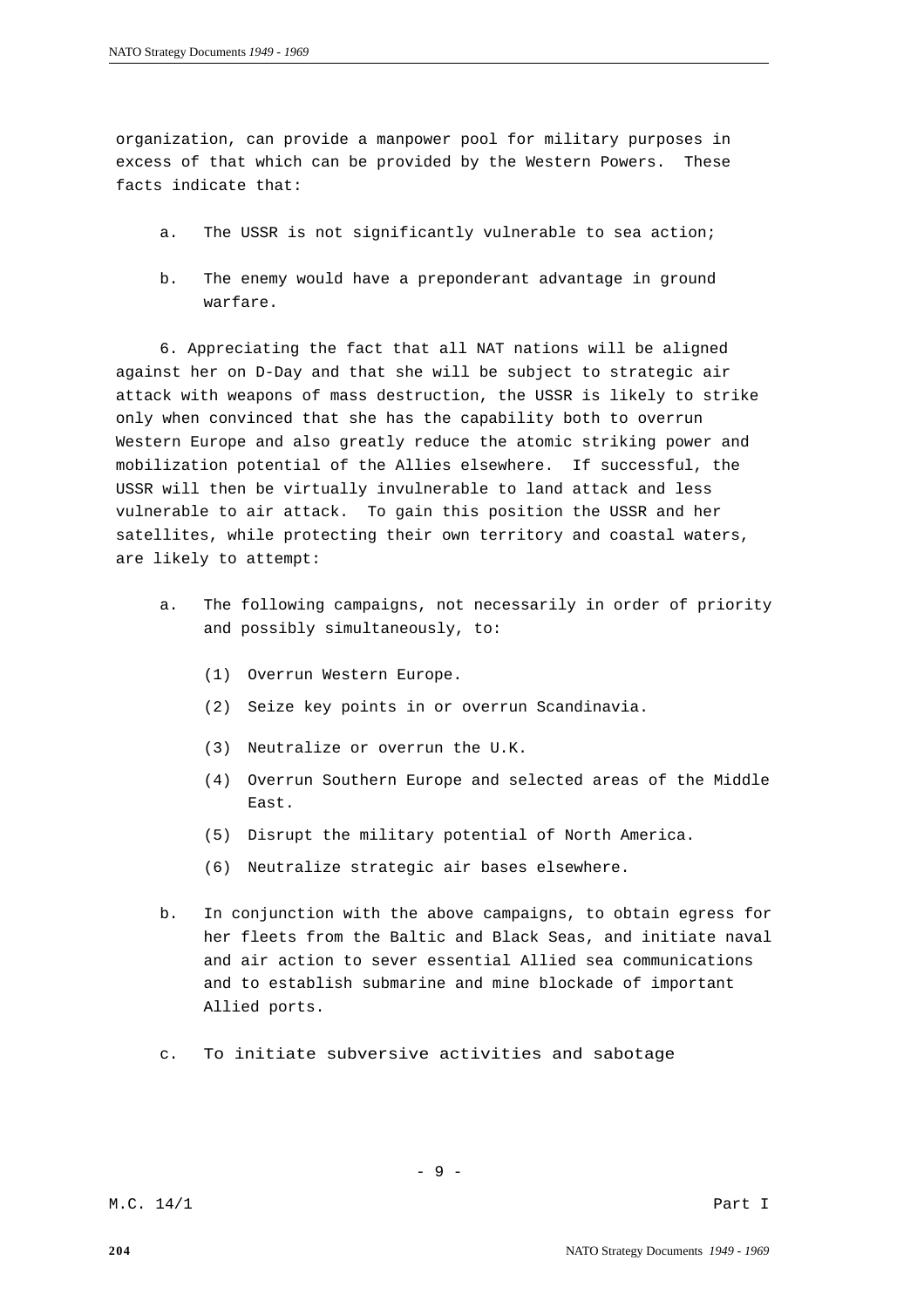against Allied interests in all parts of the world. In this she can be expected to have the active support, open or clandestine, of Communist Parties throughout the world.

# Weapons

7. All types of weapons, without exception, might be used by either side. It has been assessed by sources with knowledge of weapons of mass destruction that, although by the period 1953-54 their effect on the conduct of war will not dictate a need to reduce current NATO force goals, greater availability of such weapons and increased delivery capability during the period 1954-56 may then necessitate reevaluation of the requirements for a successful defense of the NAT area. However, as the conventional NATO forces at present in being fall far short of requirements, no relaxation can be allowed in their planned expansion until progress in the development of weapons justifies a reassessment, particularly in reserve and build-up forces. This will certainly not change currently established force goals.

#### Warning period

- 8.a. There would be an evident advantage in having the maximum time available in order to facilitate the deployment of the Covering forces and the Mobilization. Therefore, every effort should be made in this respect to organize the collection of intelligence on warning.
- b. However, as a worst case it must be assumed that there will be no warning period before hostilities begin.

# IV - OVERALL STRATEGIC AIM

9. Should they be drawn into war, the over-all strategic aim of the North Atlantic Treaty Powers, in cooperation with any Middle East defense organization that may be established, is to ensure the defense of the NATO area and to destroy the will and capability of the USSR and her satellites to wage war, initially by means of an air offensive, while at the same time conducting air, ground and sea operations designed to preserve the integrity of the NATO area and other areas essential to the prosecution of the war. In the Far East the strategic policy will be defensive.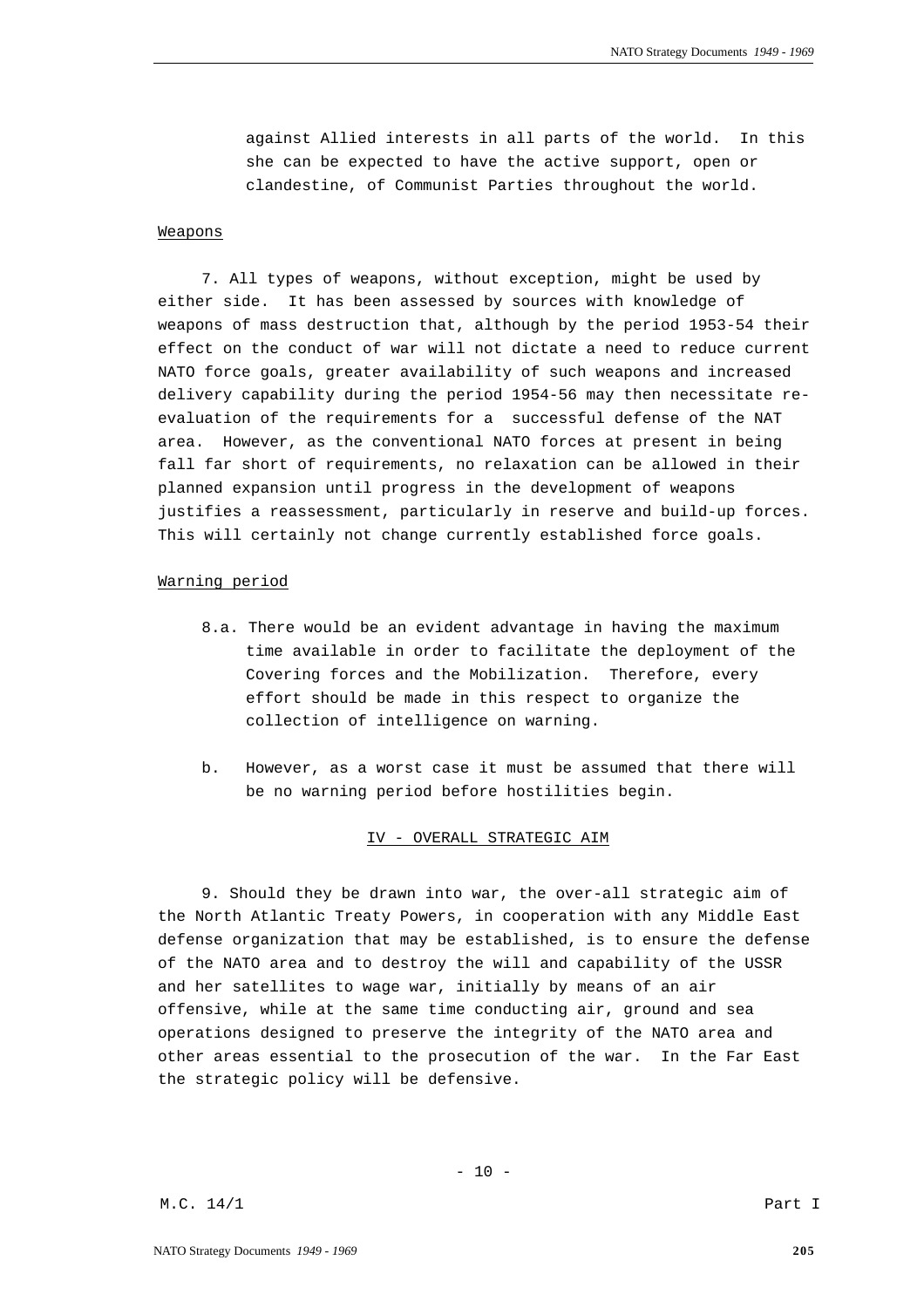10. Operations to achieve this aim will fall into four main phases. These phases, which are unlikely to be distinct and may vary relatively in different areas, are as follows:

- PHASE 1 D-Day to the stabilization of initial Soviet offensive, to include the initiation of the Allied air offensive.
- PHASE 2 Stabilization of initial Soviet offensive to the initiation of major offensive operations by the Allies.
- PHASE 3 Major offensive operations by the Allies.
- PHASE 4 Final achievement of Allied war objectives. The remainder of this Guidance considers only Phase 1 operations.

V - BASIC UNDERTAKINGS IN THE FIRST PHASE

11. To achieve the above over-all strategic aim, the basic NATO undertakings are to:

- a. Arrest and counter as soon as practicable the enemy offensives against the North Atlantic Treaty Powers by all means available, including strategic and tactical air, naval and land forces, appropriately supported by unconventional operations.
- b. Ensure Allied ability to carry out strategic air attacks promptly, by all means possible and with all types of weapons.
- c. Secure, maintain and defend such main support areas, air and naval bases and other facilities as are essential to the successful accomplishment of these basic undertakings, and protect the lines of communication serving them.
- d. Mobilize and expand the over-all power of the NATO nations, in accordance with their planned contribution to later offensive operations.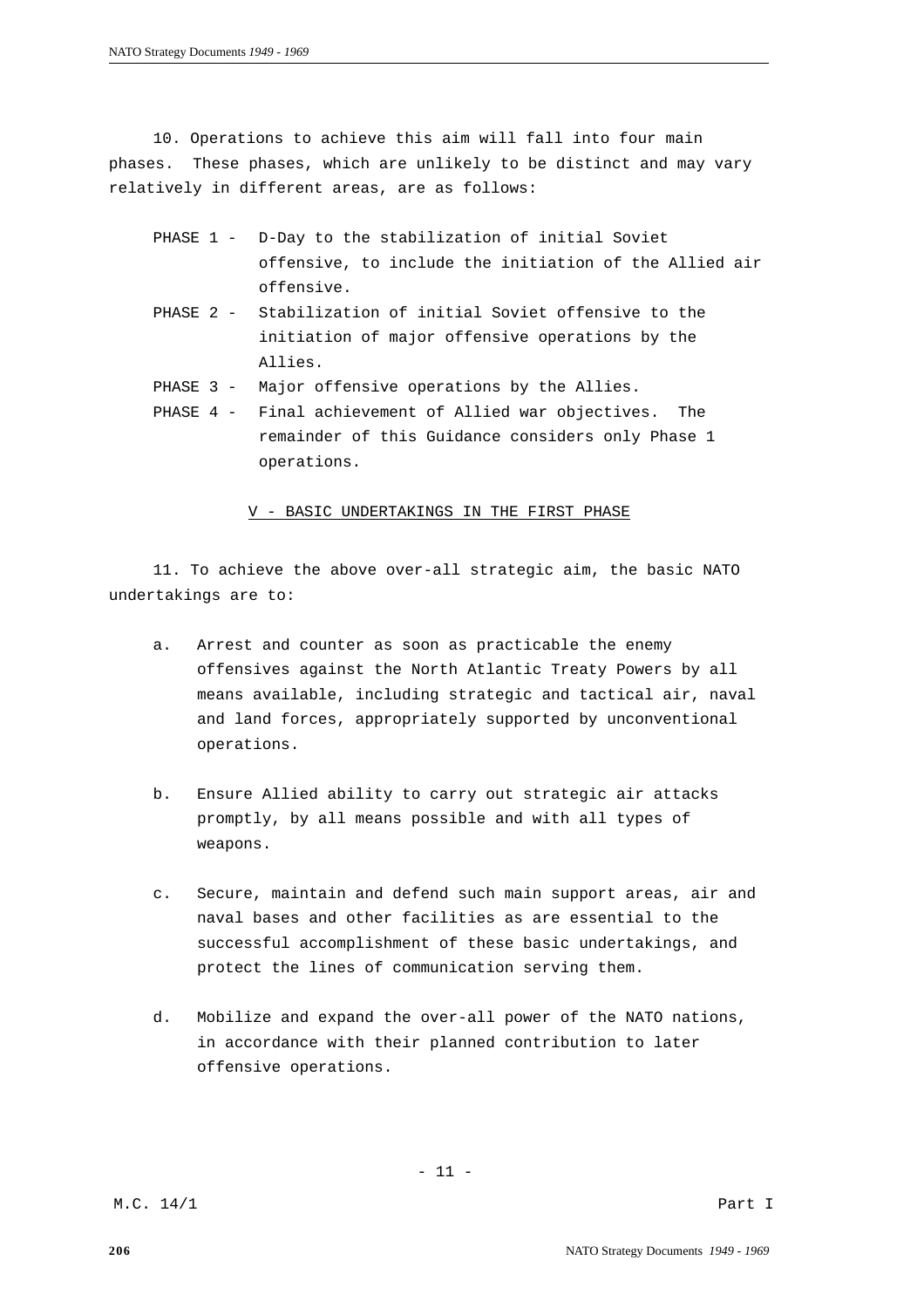### PART II

## STRATEGIC ASPECTS OF THE NORTH ATLANTIC TREATY AREA

SECTION I : THE GENERAL CONCEPT FOR THE DEFENCE OF THE NORTH ATLANTIC TREATY AREA

#### General Concept

12. The general concept for the defence of the North Atlantic Treaty Area in the First Phase requires the Allied military effort to be directed at:

- a. Arresting the Soviet advance, thus protecting and preserving the integrity of Allied territories to the maximum extent feasible and covering their progressive mobilization. As Europe is likely to be the target of the main Soviet advance, and as its possession will be of overriding importance in later phases, special emphasis must be given to its first phase defence. To this end the primary effort must be devoted to delaying and arresting the main enemy thrust while holding and exploiting elsewhere. Since this is so, we ought:
	- (1) To aim at having the maximum forces available at the very outset or at least ready to come into action in the first few weeks if this involves no unacceptable risks in the matter of reserves of equipment, or in delaying the arrival of later formations. The possible impact of this conception on national arrangements for training, equipping

- 12 -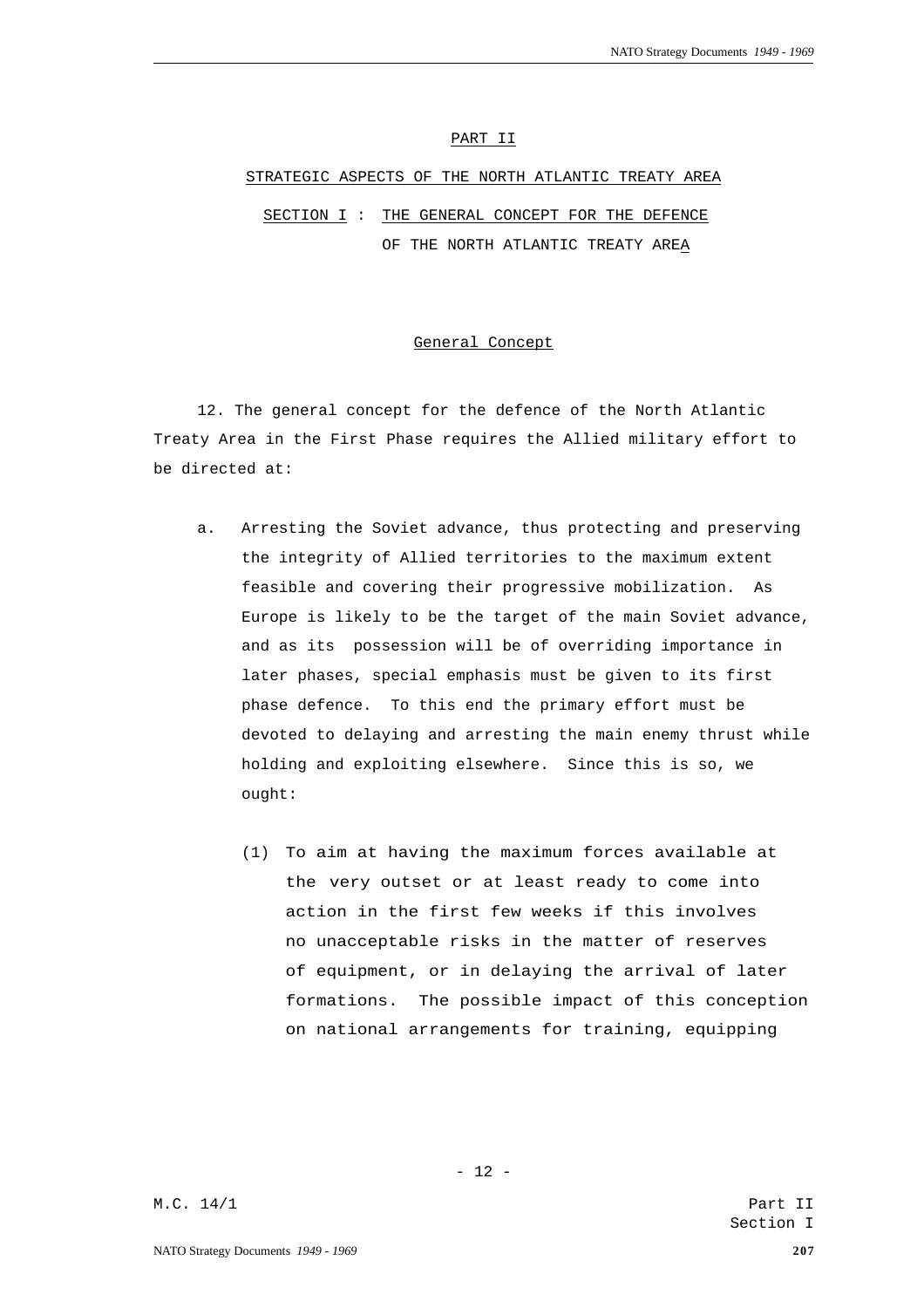and mobilizing their second line formations is obvious.

- (2) To insure that forces which are to bear the brunt of the initial attack are preponderantly those which have the greatest stopping power.
- b. Concurrently:
	- (1) Initiating the strategic air offensive against the enemy. The indirect effect of this offensive on the defensive battle will be cumulative and may be decisive;
	- (2) Taking such other offensive action against the enemy as is possible.
- c. Preventing or minimizing to the utmost all attempts, by any means and wherever made, to destroy the Allied war potential. Provision must be made for the protection of major centres of Allied populations, production and mobilization, together with their lines of communication, from interference or destruction.

# The Conduct of the Defence

# General

13. All practicable methods and techniques calculated to distract and delay the enemy, including sabotage and subversive action, should be employed in this phase to gain the maximum time for deployment of sufficient forces to stabilize the enemy offensive.

 $- 13 -$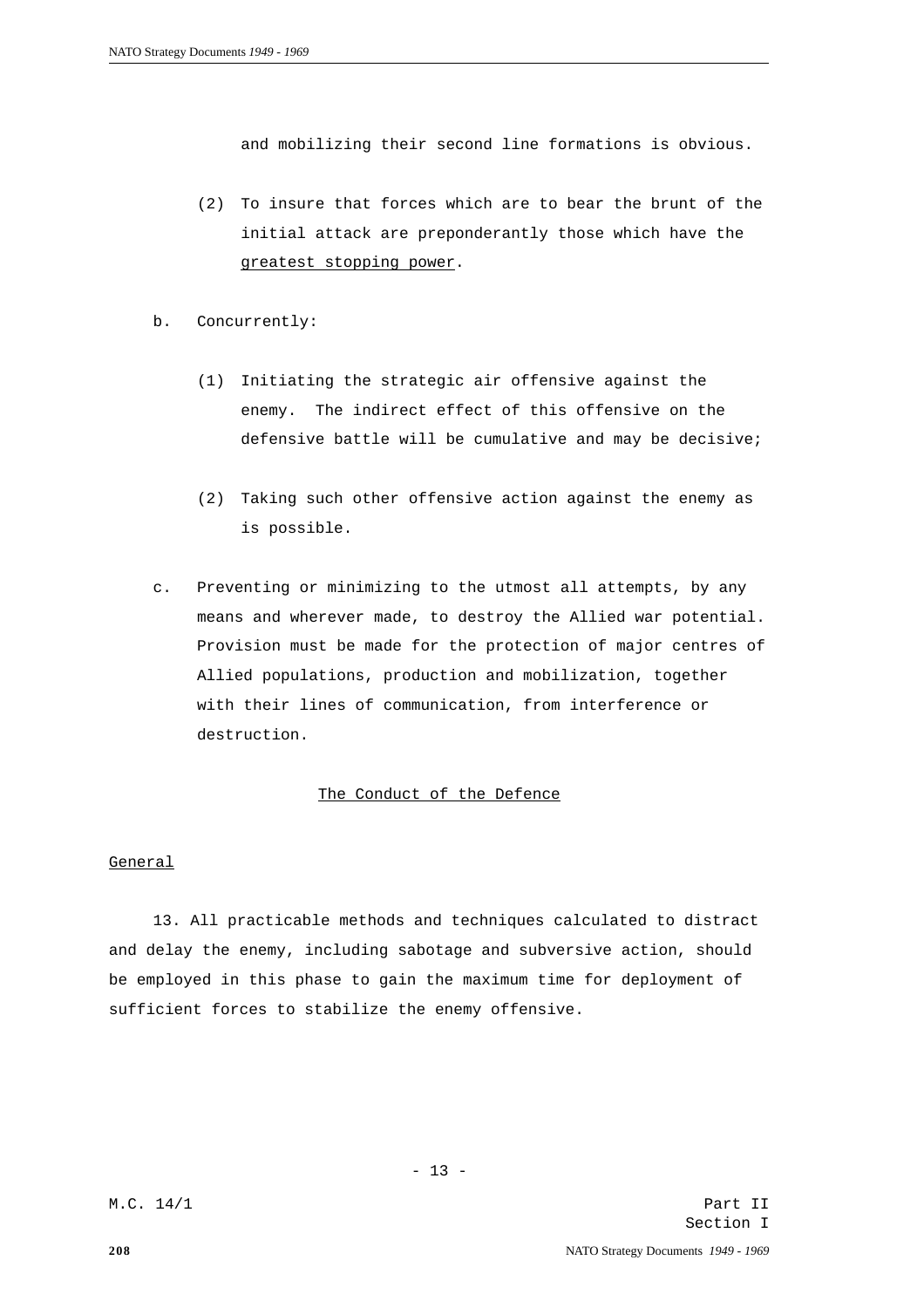### Land

14. The conduct of the land defence should be aggressive, making full use of local opportunities for offense and maintaining mobility wherever possible, including the exploitation of Allied command of sea flanks. Arrangements should be made to deal with enemy air, guided missile and airborne attacks in areas where these may be anticipated.

# Air

15. The general plan for the employment of NATO airforces must be offensive from the outset. Initially this plan should be aimed at achieving air superiority, with a view to allowing a progressively greater part of the Allied Air Forces to support the land, sea and strategic air battles and to protect the lines of communication and key areas. In addition the strategic air offensive will have a direct effect on the battle for air superiority and upon the over-all NATO battle. Control and other arrangements must be combined with the innate flexibility of the air arm to ensure that maximum effectiveness can be obtained with a minimum of forces.

#### Sea

16. Naval forces should be employed primarily for the protection of sea communications, with their essential ports and bases. This includes the defense of coastal waters and sea/air approaches. Areas from which the enemy might otherwise operate should be sealed off, and he should be denied the use of sea routes necessary to his strategy. The Allied Naval Forces may also be required to give direct support to the Land Forces, and must be ready to carry out raiding operations and large scale air-strikes or amphibious operations in support of the overall strategy.

17. Convoy systems should be established, involving the provision of anti-submarine strike forces and forces to augment escorts in focal areas as well as direct escort for convoys. In addition, a naval control service will be required, to ensure that neutral shipping does not prejudice the Allied defence effort and that contraband does not reach the enemy.

- 14 -

M.C. 14/1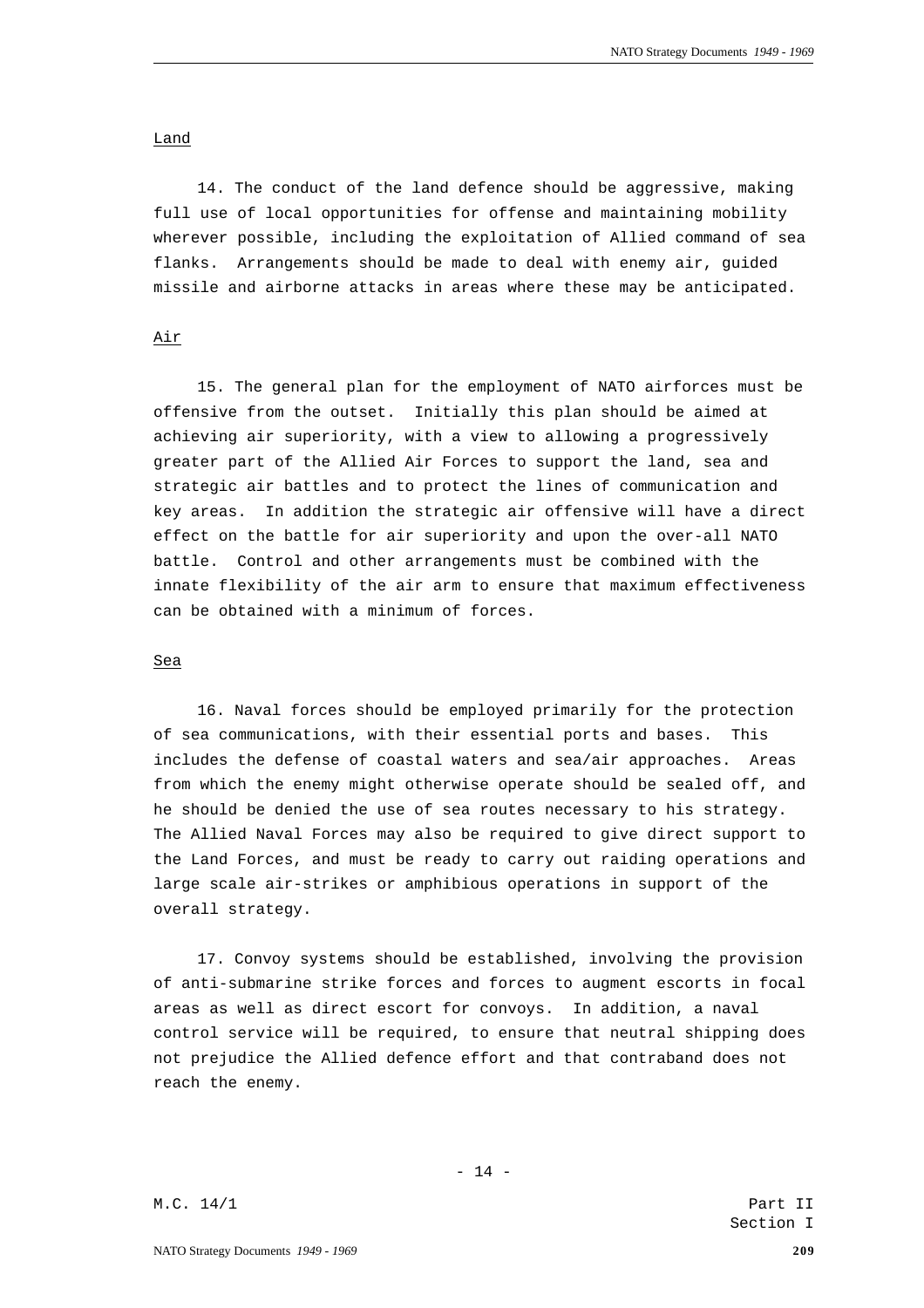SECTION II : ESTIMATES OF THE SITUATION

### General

18. From the strategic point of view the territory covered by the North Atlantic Treaty must be considered in relationship to its geographical setting. This setting comprises Continental Europe (consisting of Western Europe, flanked by Scandinavia and Southern Europe), the British Isles and North America. The defence of these also involves their contiguous sea areas, and in particular the North Atlantic, the English Channel and North Sea, and the Mediterranean. In addition, the detached NATO territories of Continental Portugal and Algeria require separate consideration.

19. The concept for the defence of each of these areas must take into account its relative strategic importance within the North Atlantic Treaty defence complex and also the strategic factors which influence its defence. These are considered below for each area, in the order given in paragraph 18 which best presents their mutual strategic relationship for the purpose of this study.

# Western Europe

### Strategic Importance of Western Europe

20. Because of its concentration of peoples, the material resources it commands, its high industrial potential and the strategic value of its central geographical position, the conquest of Western Europe by the enemy would represent a major victory. The strategic advantages for the further conduct of the war which the enemy would gain by its subjection would be almost decisive.

21. Conversely, the retention of Western Europe by the Atlantic Treaty Powers preserves for them invaluable facilities in the way of ports, communications, airfields and skilled manpower for offensive operations against the enemy. Its possession, therefore is of overriding importance, and its defence will cost less than its reconquest.

 $- 15 -$ 

M.C. 14/1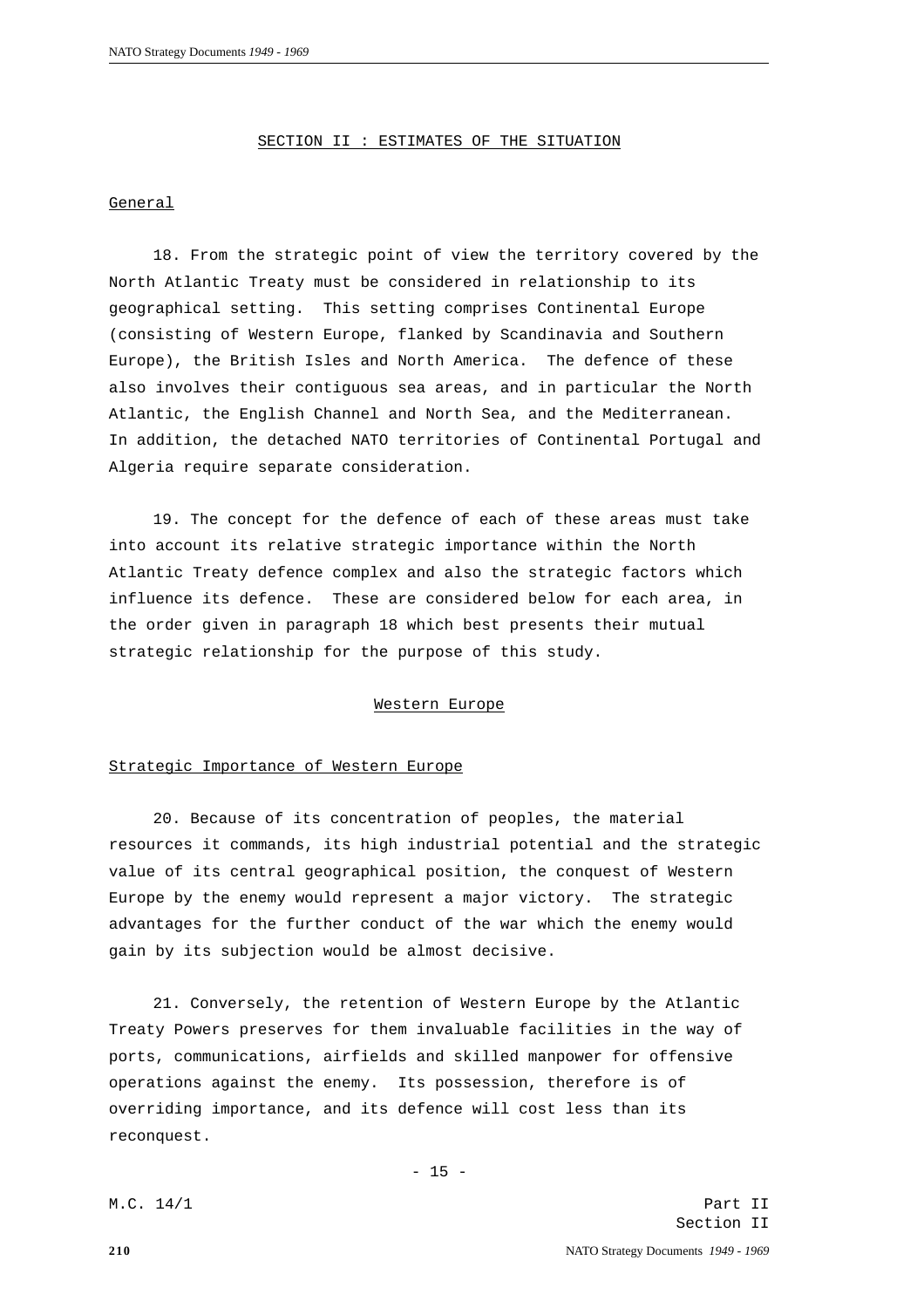#### Strategic Factors

22. The following factors arise from the above and other considerations:

- a. The importance of Western Europe is such that it will be the enemy's primary objective in the war. It is estimated that he is likely to launch his main land and air attack against it and its communications. This attack is likely to include a heavy air offensive, both conventional and atomic, and possible airborne operations.
- b. As much as possible of Western Europe must be retained. This is necessary not only to protect its territories from invasion, to preserve its maximum potential for the Allies and to give depth to its ground and air defense, but also to facilitate the defense of Scandinavia, the British Isles and Southern Europe, to deny the enemy access to the North Sea ports, and to enable counter-offensive operations envisaged by the North Atlantic Treaty strategy to be developed.
- c. Western Europe is largely dependent for its existence on overseas resources, on the sea communications carrying them and on the ports handling them.

23. In addition, the following topographical factors influence the defense of Western Europe:

a. The only major natural obstacles to the passage of land forces into Western Europe from territory at present in Soviet hands are the River Elbe, for approximately its last 150 miles, and the River Rhine-Yssel (the latter improved by artificial means) from Switzerland to Ysselmeer.

 $- 16 -$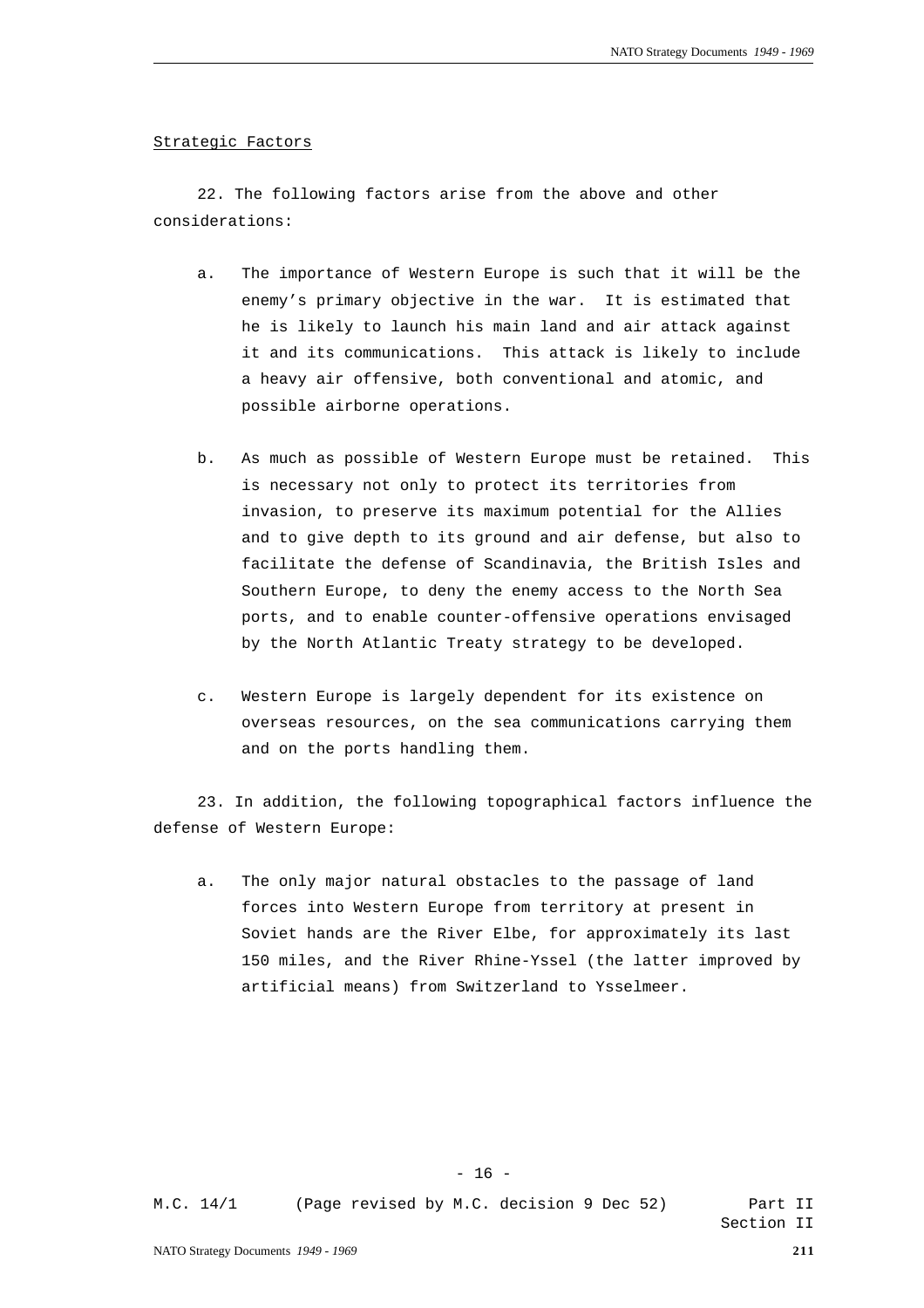Between these two rivers there are a number of lesser rivers and other minor obstacles which could be used for delaying an enemy advance.

- b. The terrain most suitable for defence east of the Rhine is provided by the hilly country of central West Germany and by the Black Forest, the latter covered to the south by Switzerland.
- c. The North German Plain, flanked by the North Sea, offers the easiest terrain for a major Russian offensive into Western Europe.

## Strategic Concept and Objectives

25. The concept for the defence of Western Europe is to hold the enemy as far to the east in Germany as is feasible, using all offensive and defensive means available to deny or limit his freedom of action to the maximum extent.

26. Operations to fulfil this concept should be based on the provision of an adequate couverture force, and should be planned with special regard to:

- a. Retention of the industrial potential of Western Germany, the Benelux area and Northeastern France.
- b. Protection of major ports, air bases and communications centres, against air and airborne attacks.
- c. Denial to the enemy of the use of the Kiel Canal and of bases on the North Sea Coast.

27. The most efficient offensive means likely to be available at the outbreak of the war for the achievement of this concept is the employment of airpower, both Tactical and Strategic. Air power is capable, by vigorous attack on the enemy's air and ground forces, lines of communication and rear areas, of slowing down and contributing materially to the halting of his offensive.

- 17 -

M.C. 14/1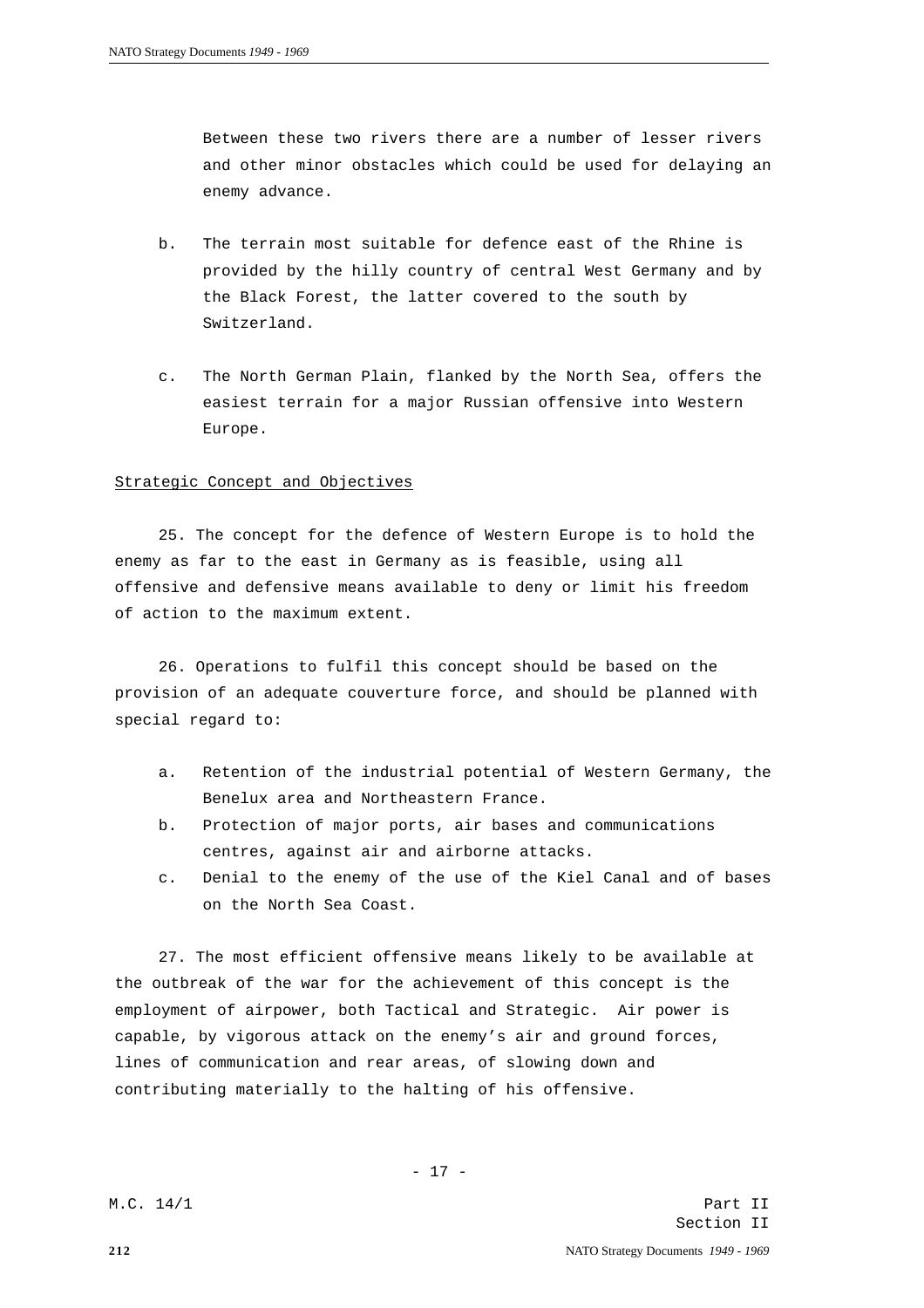28. The land battle should aim at delaying and weakening the enemy's advance with a view to holding him as far to the east of the Rhine as possible, in consistency with the forward strategy set forth in paragraph 25 above. Operations should be developed along defensive-offensive lines, exploiting situations which will absorb maximum enemy capabilities and progressively blunt his offensive.

29. Whenever the operations mentioned in paragraphs 25-28 cannot be properly carried out, the over-all strategy should include an effort to hold selected key areas as long as possible.

### Scandinavia

#### Strategic Importance of Scandinavia

30. The strategic importance of Scandinavia lies principally in the peninsulas and islands which dominate the passage from the Baltic to the North Sea. If the enemy could occupy or neutralize these, and thus open the exits from the Baltic, he could greatly increase his attacks against vital Allied sea communications in the North Sea and Atlantic. He would also obtain forward airfields from which to attack Allied strategic bases, particularly those in the United Kingdom. In addition he would make his sea lines of communication in the Baltic far more secure, and also greatly strengthen the air defence of his own territory and bases by establishing a forward air-warning organisation. Conversely, the value of Scandinavia to the Allies lies in the strategic cover its possession affords, and the possibilities it offers for counter-offensive naval and air operations.

31. Sweden, by reason of her economic, industrial and military strength as well as her strategic location, could play a most important part in the defence of Scandinavia. However, she is not a member of NATO and is likely to remain neutral unless attacked.

32. Norway, with the United Kingdom, commands the North Sea and the Northeastern approach routes to the North Atlantic Ocean. She is also an important source or terminal for certain materials of strategic significance, notably iron, timber and wood-pulp.

- 18 -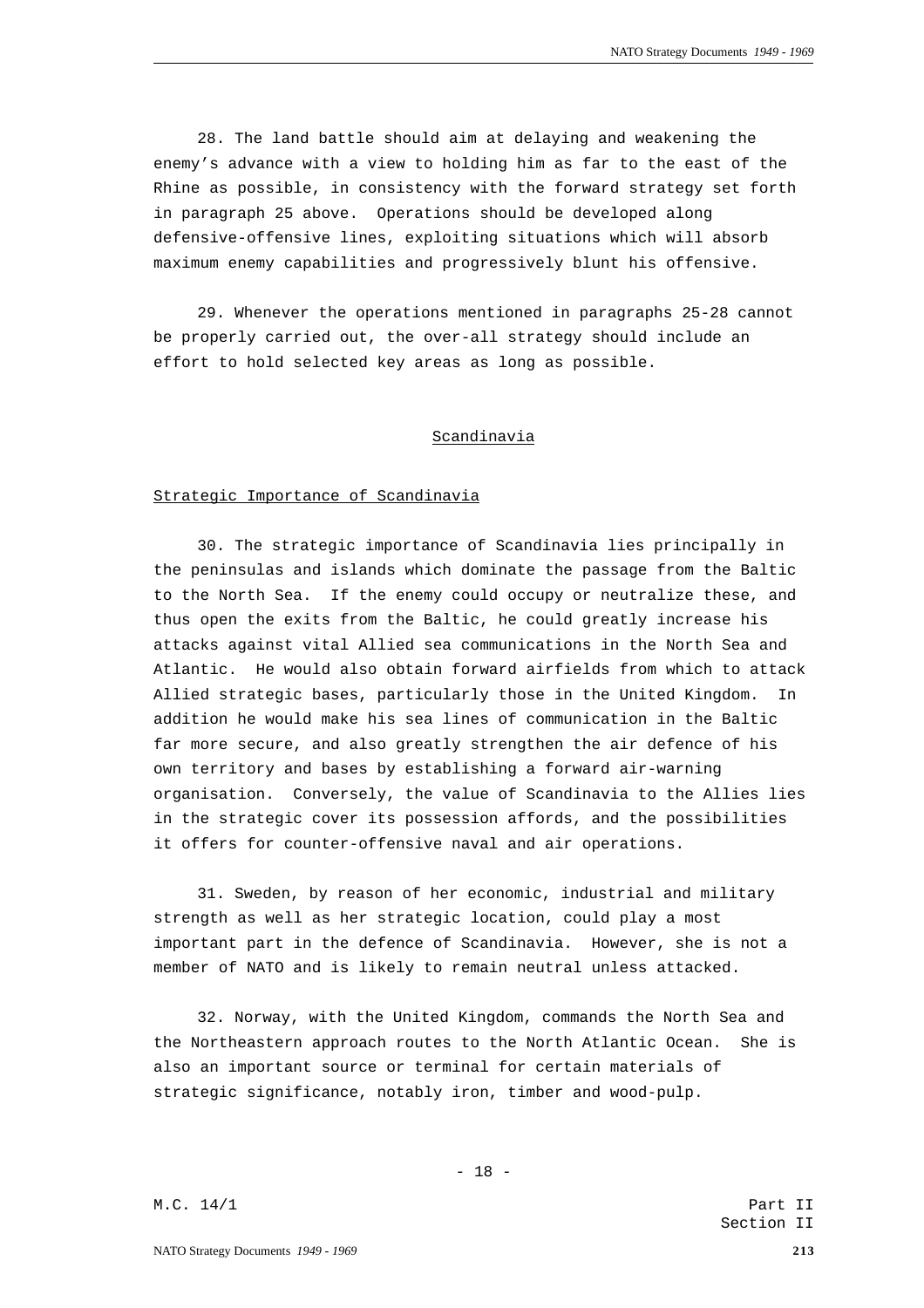33. Denmark is a key to operations in the Baltic and dominates its exit. She also forms a bridge over which the main Soviet effort is likely to be directed in an attack against Sweden and Norway.

#### Strategic Factors

34. The following factors arise from the above and other considerations:

- a. The enemy is likely to afford high priority to operations against Norway and Denmark designed to give him, and deny to the Allies, the Baltic-North Sea passage, particularly as this would also extend his air-warning cover in a vital direction. Further, he is likely to be attracted by the possibility of operations across Lapland, with a view to denying to the Allies the northern Norwegian ports and their strategic cargoes and establishing bases there from which his air and White Sea naval forces could harass Allied communications in the North Atlantic.
- b. The defence of Norway and Denmark must take account of Sweden, which lies in the path of any attack against Scandinavia from the east, particularly as Russia cannot ignore the possibility of Sweden joining the Allies should another Scandinavian country be attacked. Except for the difficult land approach through Finland in the extreme north an attack against Sweden must take the form of a sea and, possibly, airborne assault. Land based air cover can be provided most effectively in the south. In the interior communications are very limited, and operations through Sweden directed against Norway would initially be restricted largely to routes leading toward Oslo and Trondheim in the south and the Narvik area in the north, the latter possible including a small amphibious operation.
- c. As it is estimated that the main Russian threat is in any case most likely, on account both of topography and the need for effective air-cover, to be made from the south through Jutland and Zealand, the defence of Denmark is the key to the defence of Scandinavia. A further consideration is that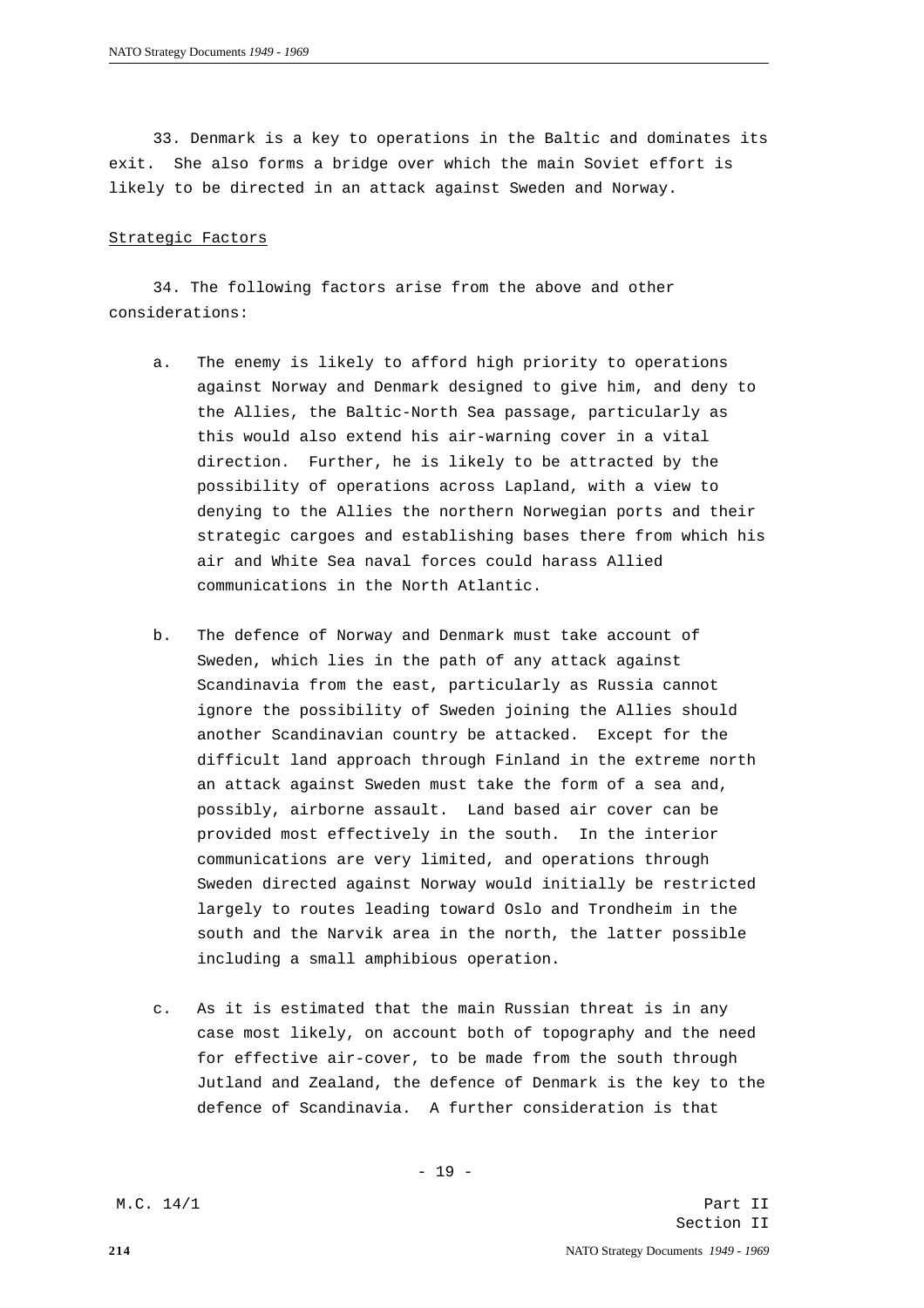successful defence here is, by its location, more likely than anywhere else in Scandinavia to draw off appreciable forces from the main Russian drive into Western Europe.

- d. Plans for the defence of Scandinavia are likely to be greatly affected by those for operations in the North Atlantic and Western Europe. As contact with the Western European forces operating in Northern Germany is unlikely to be maintained, the defence in this area must be planned to meet this contingency. On the other hand, the Scandinavian forces may be afforded considerable support by naval striking forces operating in the North Atlantic.
- e. The forces maintained by Denmark and Norway in peacetime are small. furthermore, the topography is such that it is difficult to transfer units and formations rapidly from one part of the country to another, particularly where sea crossings are involved. It is therefore vital that these countries should receive maximum possible warning of impending attack, to enable them to increase their preparedness as far as possible. However, it must be expected that the Soviet attack will aim at surprise, and forces should therefore be deployed initially with this in view but at the same time be capable of redeployment in order to concentrate against the most dangerous threats, and thus avoid defeat in detail.

# Strategic Concept and Objectives

35. In the light of the above considerations it is clear that Scandinavia must be defended as a whole, though operations in the isolated Narvik area may well develop quite separately from the battle for Southern Scandinavia. Plans for the defence of Norway and Denmark, and also of Sweden should this be possible, must therefore be integrated. These plans should be based on the need for

 $- 20 -$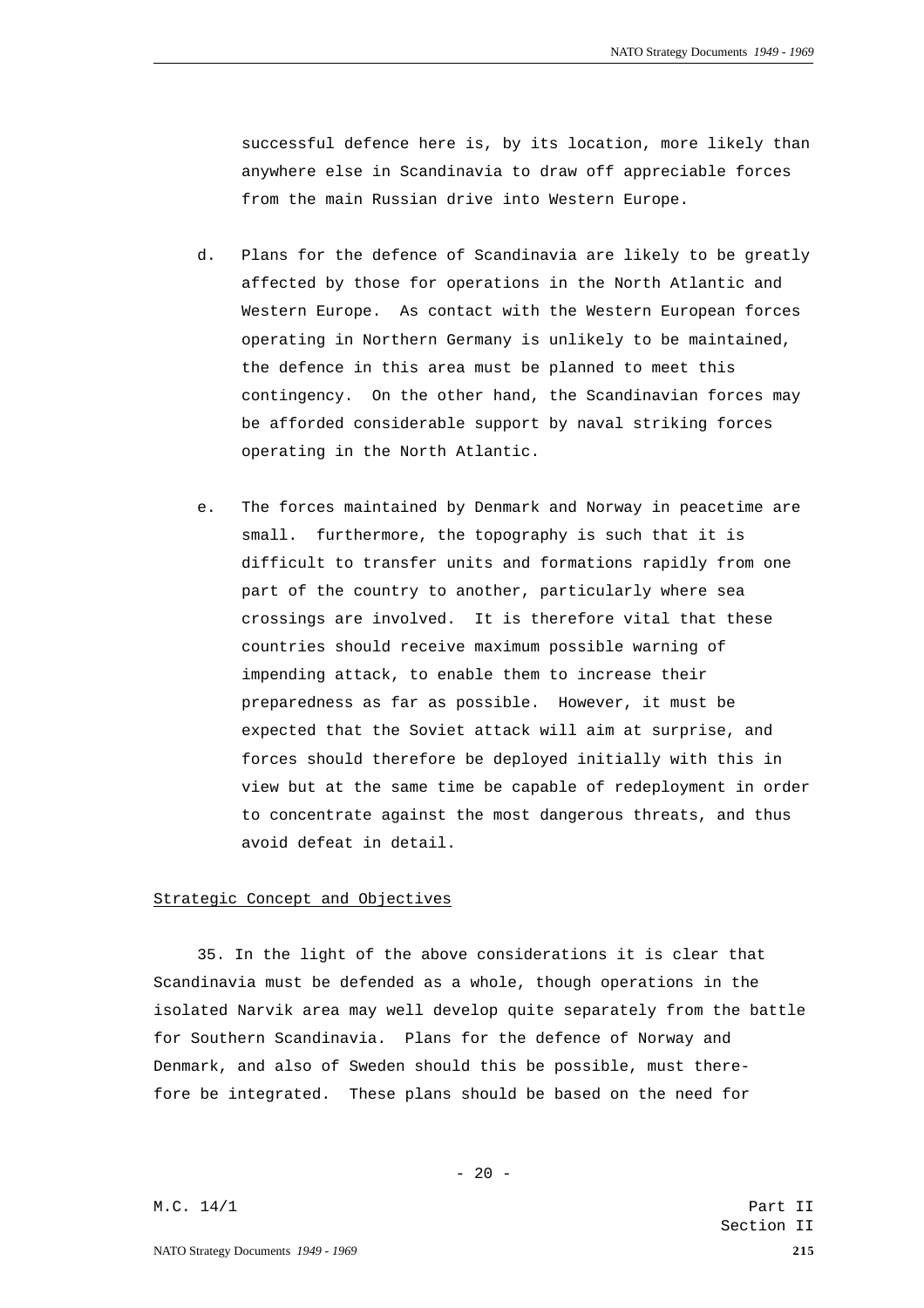the utmost flexibility, to permit concentration to deal with surprise attacks before they can be reinforced. Maximum use should be made of available naval and air forces, both local and supporting, in defensive-offensive roles.

36. Particular emphasis must be placed on the defence of Jutland and Zealand and on the retention of those areas in Norway and Denmark, and in Sweden should she join the Allies, from which the Allies can undertake operations to:

- a. Control the exit from the Baltic.
- b. Deny to the enemy forward bases in Northern Norway from which to operate his air and White Sea naval forces against Allied communications.
- c. Counter Soviet naval and air operations and harass his communications in and over the Baltic. The Danish island of Bornholm provides a valuable outpost for this purpose, but it will be difficult to sustain its defence.
- d. Afford support for land and sea based offensive strikes against enemy territory.
- e. Cooperate in the control of the North Sea and Eastern Atlantic.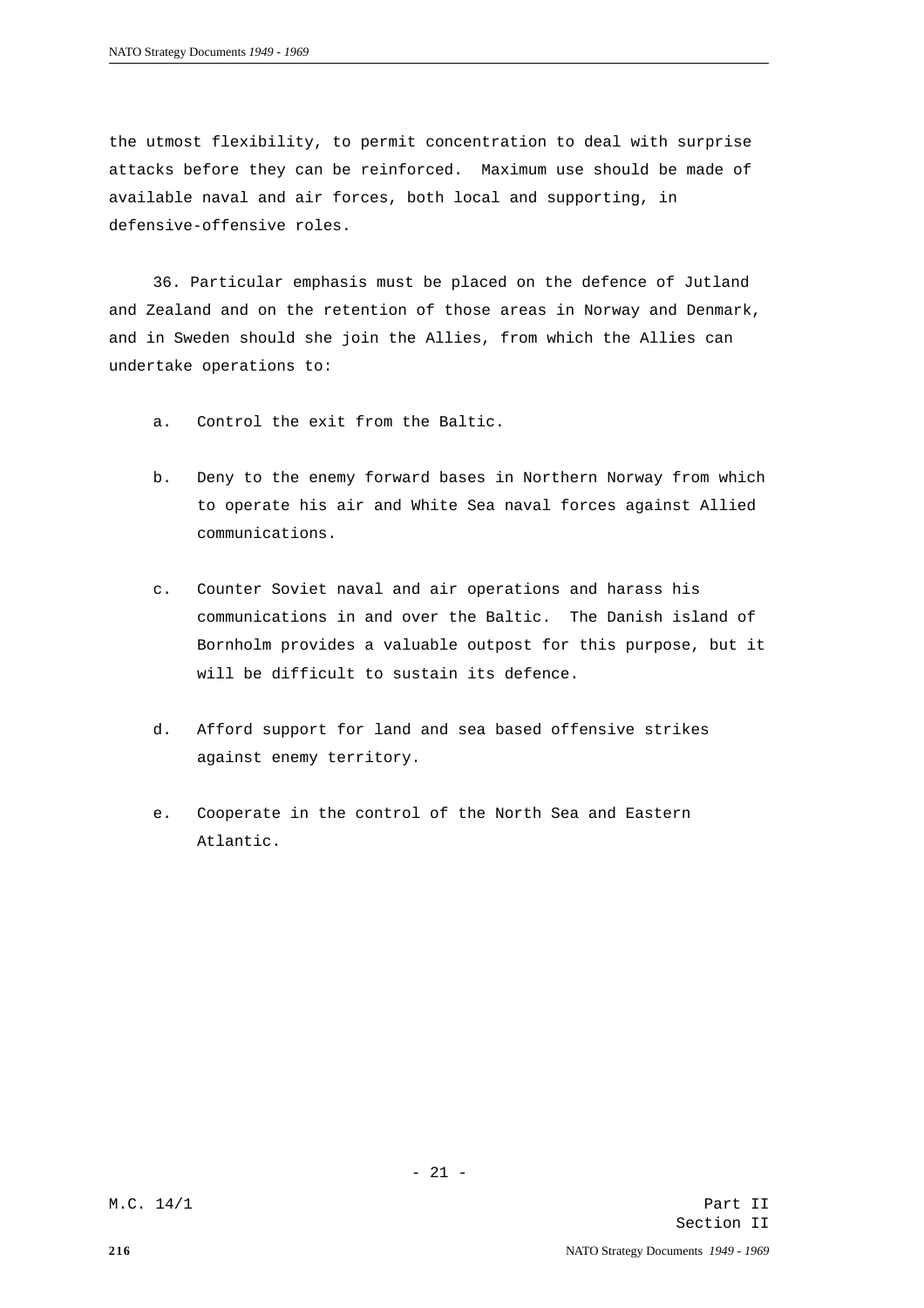#### SOUTHERN EUROPE

### STRATEGIC IMPORTANCE OF SOUTHERN EUROPE

37. The strategic importance of Southern Europe in a war against the U.S.S.R. arises from the following considerations:

- a. Its Alpine flank covers the southern end of the Western European defenses.
- b. It forms a barrier between the Russian forces and the Mediterranean.
- c. It dominates the Black Sea exit and bars or flanks any direct Soviet advance to the Middle East. It provides in Turkey valuable staging and other facilities for strategic air missions against Russia.
- d. It includes:
	- (1) Yugoslavia, the only "lapsed satellite", which, though not a member of NATO, is likely to join in a defensive war against the Soviet Bloc and thus afford the Allies considerable psychological advantage as well as some military aid.
	- (2) Albania, the only isolated, and a comparatively weak, member of the Soviet Bloc.

## Strategic Factors

38. Southern Europe is divided into three major land compartments: the Italian Peninsula, the Balkans and Turkey. Throughout almost the whole area the terrain is mountainous. It is suitable for large scale land operations and the deployment of mechanized formations only in the Northern Italian Plain, in Thrace and on the Anatolian Plateau.

39. Italy has no frontier with enemy territory, and a land attack against her is only likely through Austria or Yugoslavia into the Northern Italian Plain. In the North this plain is covered by the wide and easily-defended Italian Alps, but to the East the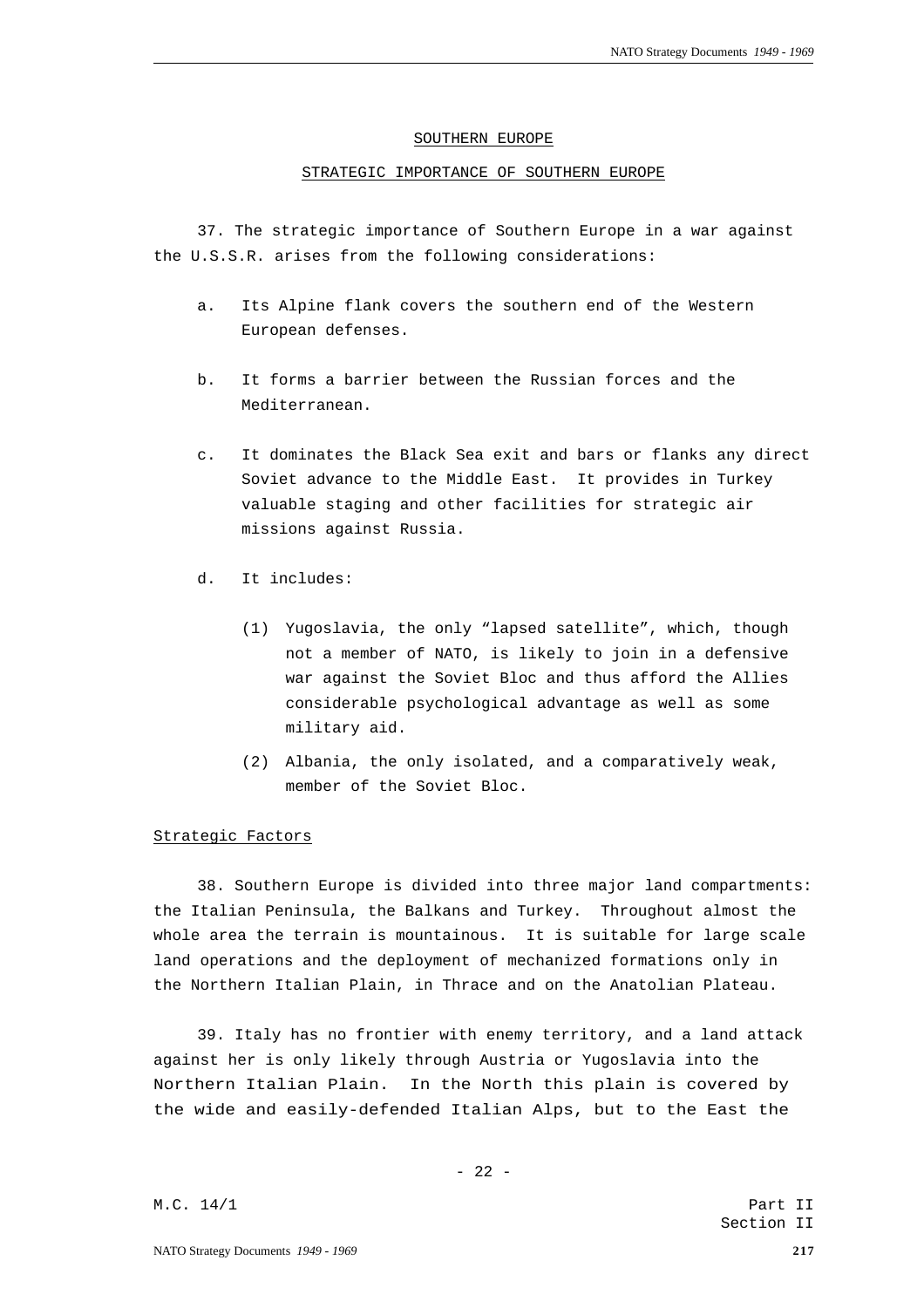defense of Italy is prejudiced by the fact that the Julian Alps, with their strategic gaps lie beyond the Yugoslavia border. Therefore, though the Isonzo River offers a secondary defense line in Italian territory, the course of events in Northern Yugoslavia will greatly affect the defense of Northern Italy.

40. The coastal zone of the Northern Aegean Sea links Greece and Turkey, covers their flanks, and provides access to the Mediterranean. However, this zone in the Grecian Thrace is dominated by the mountains of Southern Bulgaria, is very attenuated and lacks depth for effective defense.

41. The enemy effort in the Balkans is likely to be directed first at the Danube Valley of Yugoslavia. It is estimated that the Soviet and Satellite forces involved will then be directed through Northwestern Yugoslavia towards Italy and through Southern Yugoslavia towards Greece in an attempt to secure bases on the shores of the Mediterranean from which Allied sea communications could be seriously threatened. The latter drive would probably be coordinated with forces attacking Greece directly from Bulgaria. Though Yugoslavia is unlikely to be able to hold her Northern Plains she may be expected to withdraw effective forces into the mountains.

42. The enemy will devote considerable effort to the conquest of Turkey, thus depriving the Allies of their dominating positions on the Black Sea, athwart the direct approaches to the Middle East, and of the air bases and other facilities which Turkey provides. The possession or neutralisation of Turkey would give the enemy access to the Mediterranean and greater freedom of operation against the Middle East. In particular it would threaten important Allied oil producing areas, as well as extending the enemy's air warning cover and the range of his air operation.

43. It is estimated that simultaneous enemy attacks on Turkey will consist of:

a. A thrust from the Caucasus along the Lenianakan-Kars-Erzurum axis directed on the key road and rail junctions

M.C. 14/1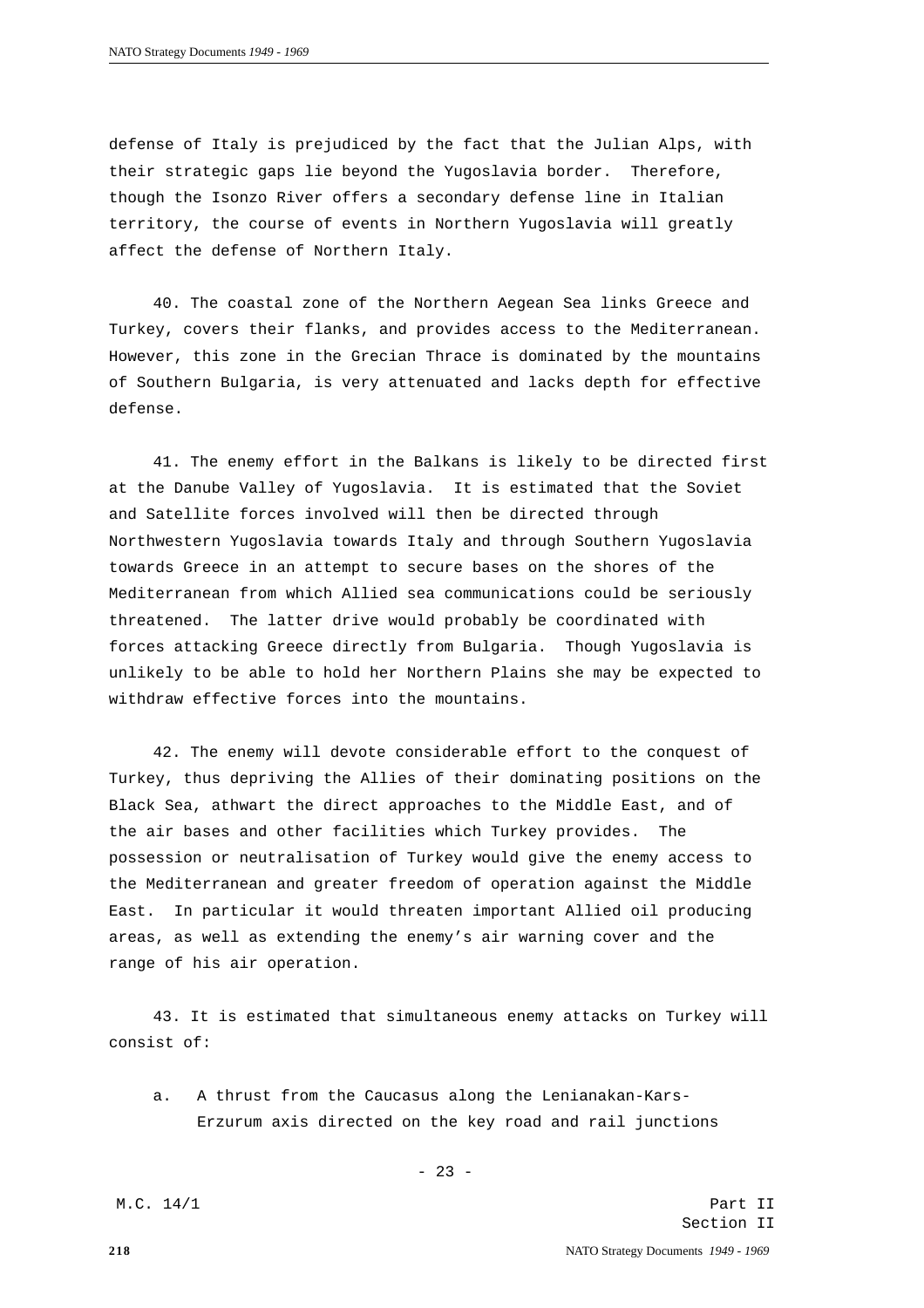in the Sivas-Kangal area.

b. The main attack from the West into Turkish Thrace with the object of making an assault crossing of the straits and a drive into Anatolia.

In addition a further threat to the Sivas-Kangal area, in the form of seaborne operations across the Black Sea against Samsun, must also be expected. The danger of possible envelopment by enemy forces moving through Persian Azerbaijan and turning westwards across Northern Iraq and Syria towards Iskanderun must also be considered.

43. In addition to their role in their defense of the Northern Turkish coast the Turkish naval forces and particularly their submarines, may be able to contribute materially to Allied offensive operations in the Black Sea in the first phase.

# Strategic Concept and Objectives

- 44. The defense of Southern Europe therefore involves:
- a. The defense of Italy, buttressed on the Northwest against the Swiss Alps, and holding the Italian Alps and at least the Isonzo Line.
- b. The defense of Greece as far to the North and East as possible, with consideration being given to defending at least on the Strouma River line and to moving the defense line forward when practicable.
- c. The defense of Turkey as far to the North and West as possible, provided the defense of Anatolia and the denial to the enemy of the passage of the Dardanelles and Bosporus, which are considered of overriding importance, are not thereby jeopardized, with every effort being made to retain as much of Thrace in allied hands as possible, and with consideration being given to defending at least of the Catalca-Demirkapi fortified positions, and moving the defense lines forward when practicable.
- d. The establishment of an adequate defensive system in Northeast Turkey and the provision of a force to cover the focal Sivas-Kangal area in the center, particularly against an amphibious attack from the North.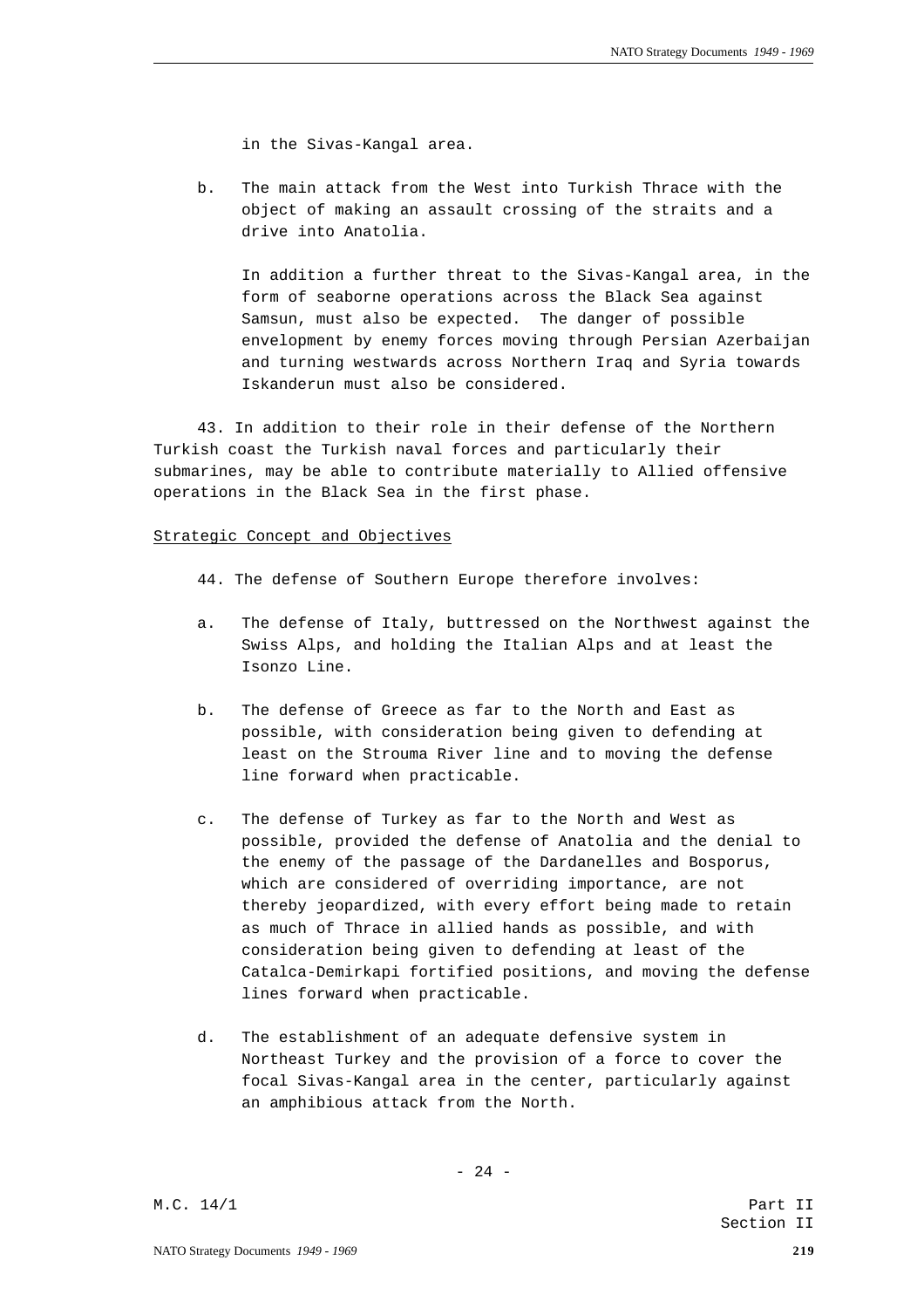45. The effectiveness of the strategy adopted by the Yugoslav forces, the degree of co-operation achieved with them and, if this is satisfactory, the support they can be afforded will have marked effect on the situation both on the Italian and Greek fronts. In particular, it will materially assist the Allies if the Yugoslavs can, even if only with light forces, hold or harass the enemy directed on the Julian Gap, maintain a significant force between Albania and Bulgaria and block the Vardar Valley to the South. By this means appreciable enemy forces will be drawn off and the depth of the Allied position will be increased.

46. Countermeasures to prevent the envelopment of Turkey will require to be co-ordinated with Allied arrangements for the defense of the Middle East, which they will in turn serve to support. Similarly, the co-operation of Iran and Iraq in denying the Azerbaijan and Kurdistan passes to the enemy is obviously very desirable.

47. Full advantage must be taken of the special opportunities which exist in Southern Europe for conducting an aggressive defense, with particular regard to:

- a. Southern Europe's position on the left flank of the enemy's thrust into Western Europe.
- b. The location of the Northern Italian Alpine Redoubt overlooking any enemy advance into Austria.
- c. The flexibility conferred on the Allies by their sea communications behind Southern Europe, particularly in the Northern Aegean.
- d. The holding of as much as possible of the broad territorial zone of the Southern Balkans and Anatolia which can be used as an operational base for offensive operations in the future.
- e. The advantages, including psychological, which might accrue if Yugoslavia stages effective resistance and maintains

Part II Section II M.C. 14/1 (Page revised by M.C. decision 9 Dec 52)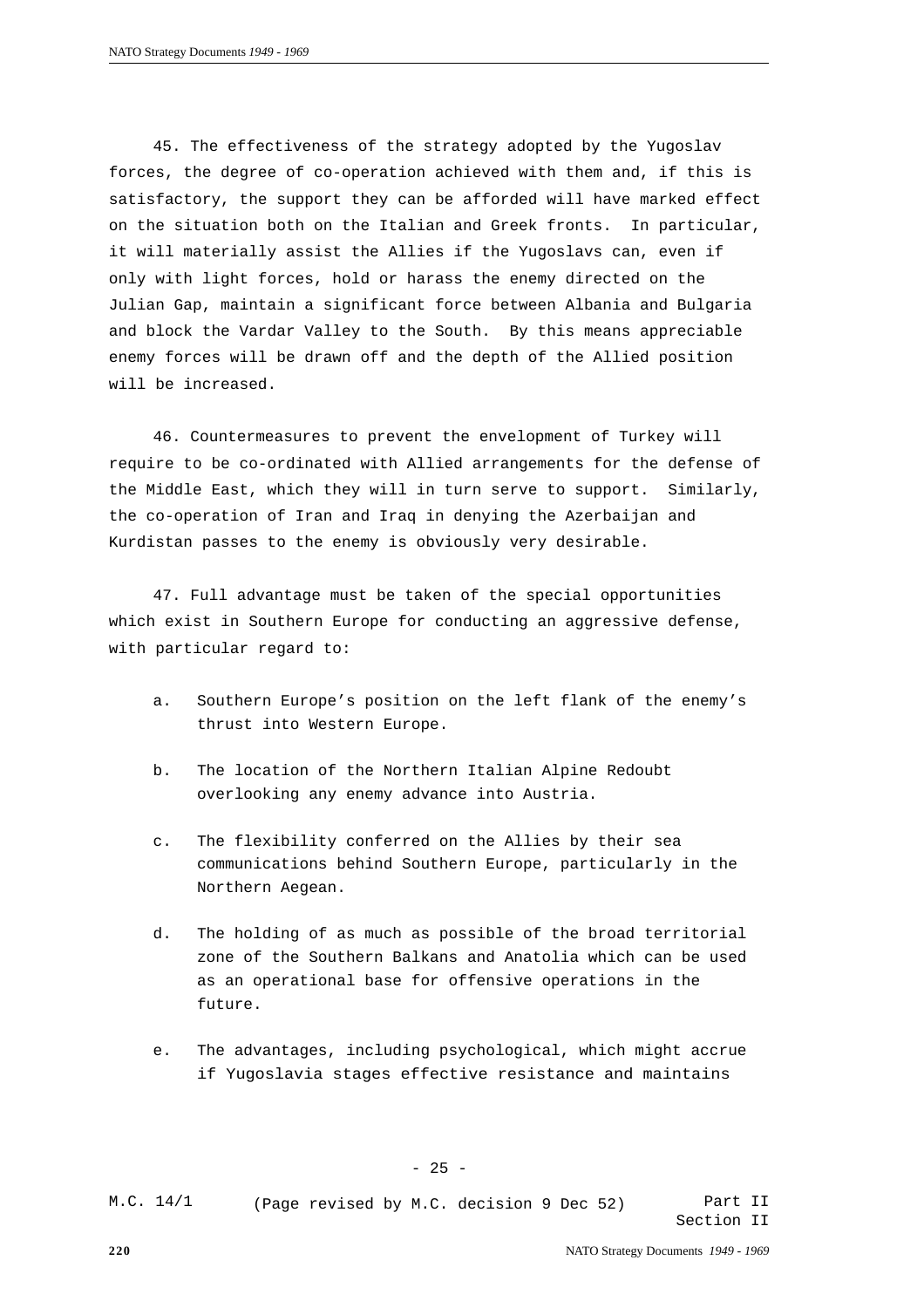in being forces adequate to neutralize or draw off significant enemy strength.

- f. The dependence Russia is likely to place on Satellite troops in operations in the South.
- g. The relative vulnerability of Albania.
- h. The existence of an important mass of Greek-Turkish forces on the spot offering the possibility for carrying out an aggressive defense.

49. Plans to fulfill this general concept in Southern Europe should also include measures to:

- a. Provide Allied and cobelligerent ground forces, including guerillas, with appropriate naval and air support.
- b. Foster and exploit Yugoslav resistance against the enemy.
- c. Counter any turning operations the enemy may try to initiate by seaborne landings in the Black Sea.
- d. Insure co-ordination with operations designed to defend adjoining areas.
- e. Co-ordinate the withdrawal of forces in Austria should this be necessary.
- f. Insure co-ordination with naval and air operations in the Mediterranean, including the support of stategic air operations routed over the area.
- g. Deny the enemy naval forces exit from the Black Sea, and harass them there.
- h. Operate light naval forces in support of the defense of the Turkish mainland.

# The British Isles

# Strategic Importance of the British Isles

50. The British Isles, by virtue of their geographical location, their industrial capacity and their ports and airfields, provide both a support area for NATO and a forward base for the defence of Europe and its sea approaches. These factors make them of vital importance to the defence of Europe. In view of this, and of the importance the enemy is likely to place on denying the British Isles to the Allies as a base for strategic air attacks, he is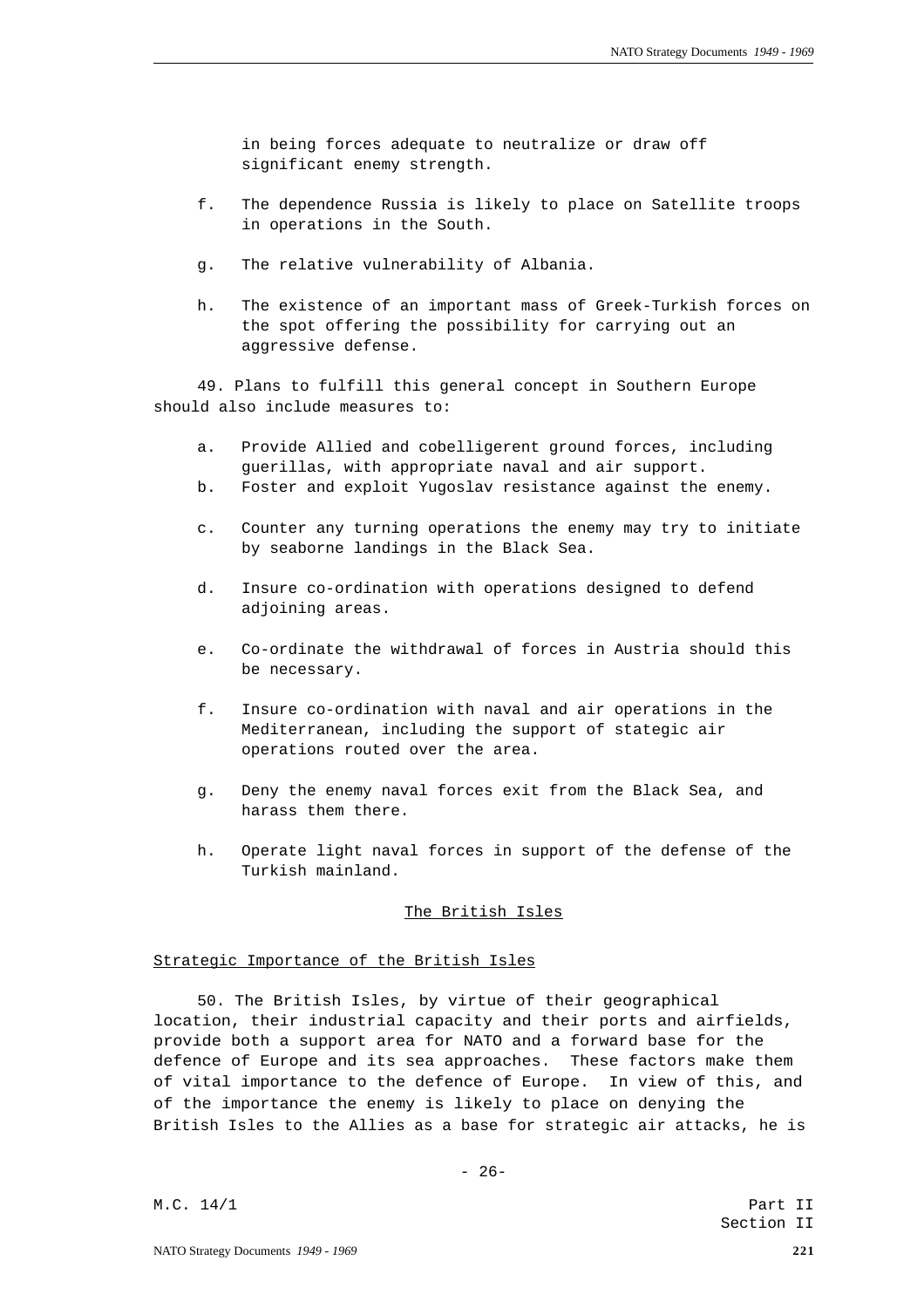likely to launch a heavy air offensive, both conventional and atomic, against them in the early stages of the war. He may also be expected to attempt to cut them off from their overseas sources of supply by attacking their sea communications by submarine operations and mining, and possibly to stage airborne and seaborne raids in some strength against key targets in the British Isles themselves.

# Strategic Concept and Objectives

51. The defence of the British Isles has as its basic requirements an effective air defence organization and the protection of its sea communications. In addition, ground forces will be required in sufficient strength to deal with enemy airborne and seaborne raids.

52. In conjunction with its close defence, effective protection of the war capacity of the British Isles also involves an air offensive against enemy air, submarine and minelaying bases within range, which will in turn contribute to the general Allied offensive-defensive effort in Scandinavia and Western Europe.

#### North America

#### Strategic Importance of North America

53. The importance of North America in a war with the USSR lies in the fact that it is the NATO area least liable to large-scale ground or sea attack, possesses the principal Allied production and offensive capacity and is geographically well placed to provide several of the bases required to control vital lines of communication between Europe and the support areas. In addition it provides the main base for the strategic air offensive.

54. Its importance is therefore such that, though it is a difficult target, the enemy is likely to make a major effort to disrupt the North American military potential and its mobilization.

#### Strategic Concept and Objectives

55. The concept for defence of the Canada-United States Region is founded on the principle that, in case of war, the Allied war objectives can be gained only by the employment of the main Allied war effort offensively against the enemy. In order to make available the maximum force for offensive employment, the CUS Region will devote

M.C. 14/1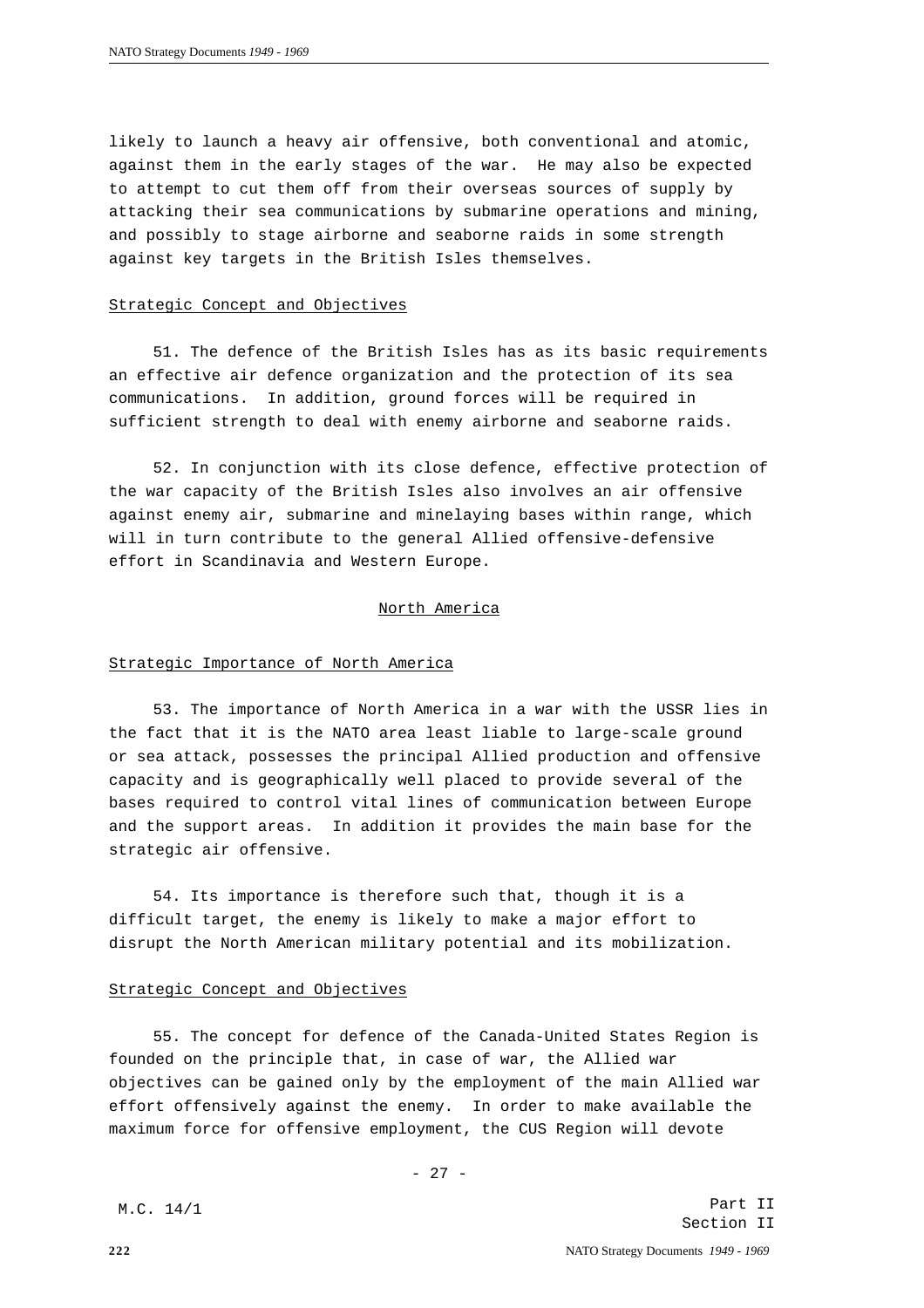to defensive purposes only that portion of their total force which is necessary to provide a reasonable degree of protection for the essential elements of North American war-making capacity.

56. In accordance with this concept, the first call on the forces considered necessary to provide the minimum acceptable degree of protection of North America must be allotted to the defence of its productive capacity, communications, bases, mobilization and training facilities. The United States and Canada have stated that the risks involved in not providing specifically for defence against forms and scales of attack unlikely to detract materially from the region's warmaking capacity are acceptable. However, in 1956 the Soviet Union may have a formidable atomic potential against North America, and an adequate defence for this area thus becomes essential in order to permit NATO to accomplish its military objectives.

#### The North Atlantic Ocean

### Strategic Importance of the North Atlantic Ocean

57. The North Atlantic Ocean is the medium whereby the great potential of the Americas can be transported and brought to bear against the enemy in Europe. The security of sea routes within this ocean area is a vital requirement. Further, by the operation of Allied task forces in these waters, powerful blows can be struck at enemy potential.

### Strategic Factors

58. Unlike the USSR, which is largely self-contained and selfsupporting, the NATO powers rely to a great extent on the free use of world-wide lines of communication. The enemy may therefore be expected to take any opportunity to disrupt these.

59. At the outbreak of war Russia will have no bases bordering the North Atlantic except in the extreme north, nor will her bases in the Baltic threaten it providing Denmark is held. However, light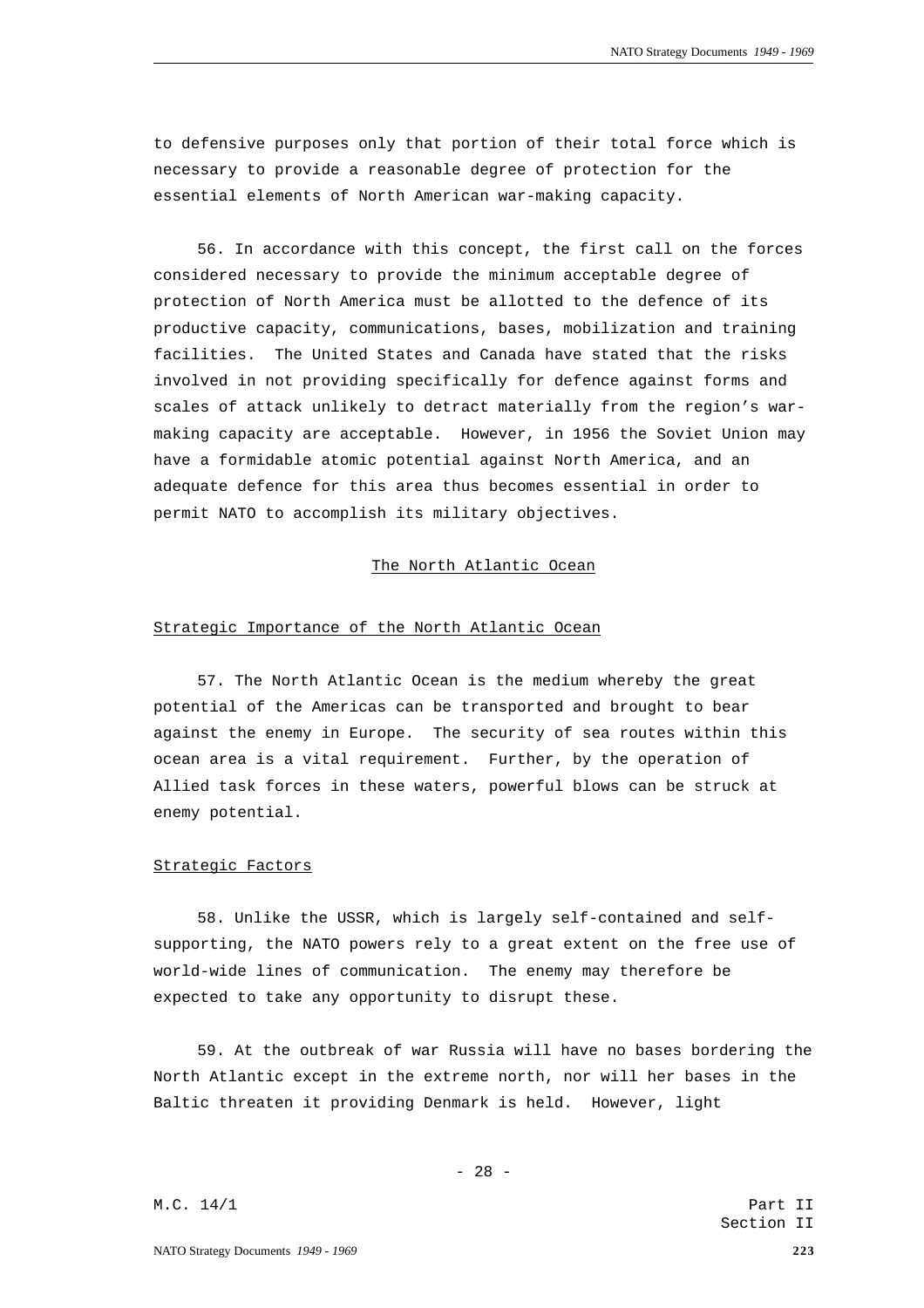forces from the Baltic may be able to enter the North Atlantic by way of the Baltic-White Sea Canal during the summer months. All the islands in the North Atlantic belong to NATO powers or those likely to be allied, and all can be fortified and developed in peace with the exception of Spitzbergen, which is governed by the terms of the Treaty of 1920.

# Strategic Concept and Objectives

59. The strategic concept governing employment of forces operating in the North Atlantic Ocean is to establish and maintain control of the area and its sea and air lines of communication, to defend the NATO and Allied home territories and essential base areas in and bordering it, and to employ available maritime forces both offensively and defensively in support of the over-all strategy.

60. Plans for operations in the North Atlantic should include provision as necessary for the following specific requirements:

- a. Seaward defence of the archipelagos of the Azores, Madeira and Bermuda.
- b. Defence of Greenland, Iceland, the Azores and Bermuda.
- c. Defence of the Faroes, Spitzbergen and Jan Mayen, which otherwise might be exploited by the enemy to the significant disadvantages of the Allies.
- d. Support of operations in Scandinavia.

# The English Channel and North Sea

# Strategic Importance of the English Channel and North Sea.

61. The protection of the Allied Sea and air lines of communication in and over the English Channel and North Sea, and the denial of their seaways and airspace to the enemy, are of vital importance to the successful defence of Western Europe and the British Isles.

- 29 -

Part II Section II M.C. 14/1 (Page revised by M.C. decision 9 Dec 52)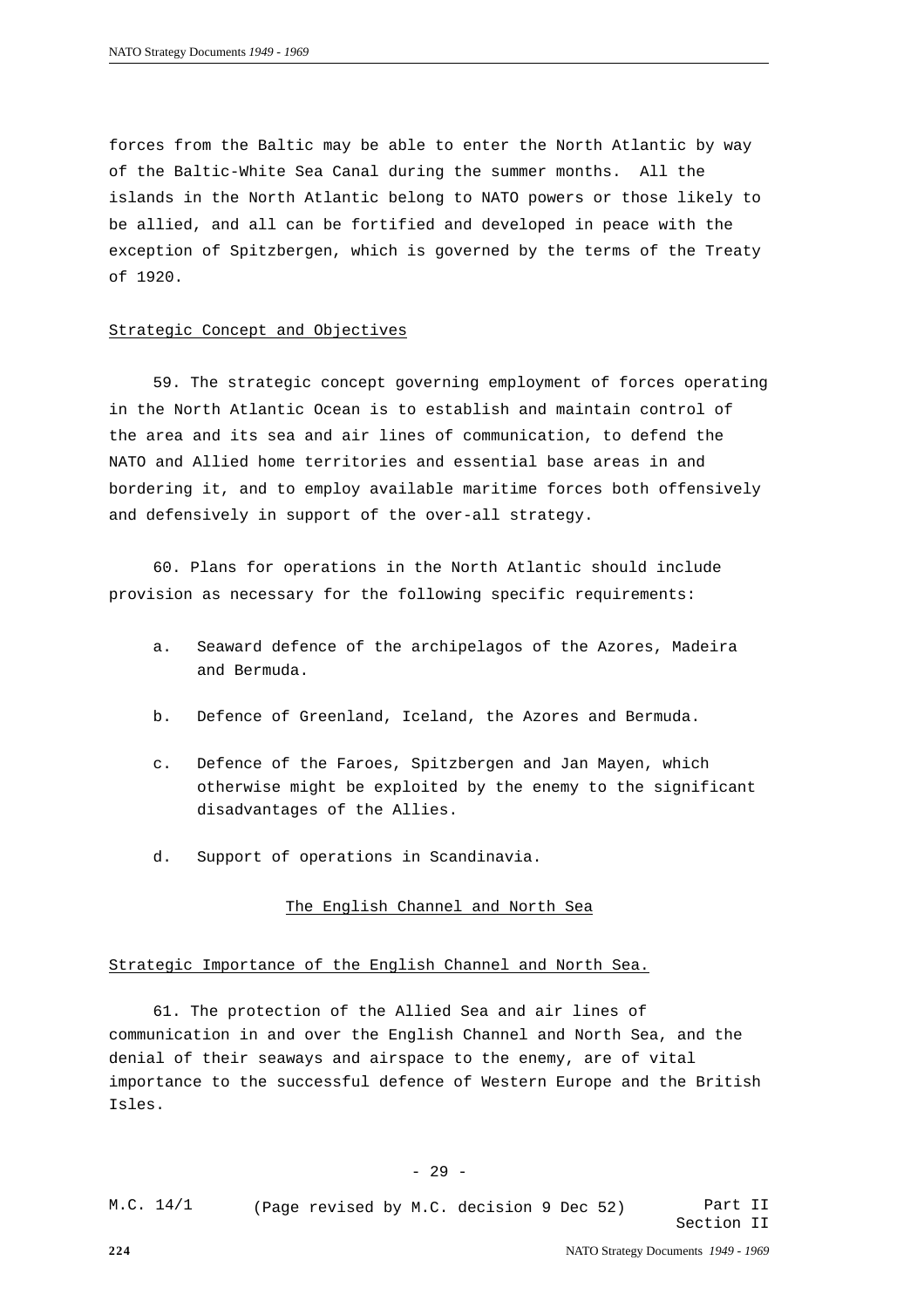### Strategic Factors

63. All the territories bordering the English Channel and North Sea, including Western Germany (with Heligoland), are within the NATO/ EDC area. At the beginning of the war the enemy will, therefore, have no naval or air bases in territories bordering these waters, and enemy submarines or surface craft can only enter by way of the North Sea or the Atlantic Ocean. The ports and harbours, however, are within range of aircraft from existing Soviet bases.

64. In view of the strategic potential of the United Kingdom and its value as a base for the Allied air offensive, large-scale enemy air attacks are likely to be routed over the English Channel and North Sea from the beginning of the war.

#### Strategic Concept and Objectives

65. The concept for these waters is therefore to establish and maintain maritime and air control of them with a view to the defence of the Allied bases and lines of communication that border them, in support of the overall strategy.

#### The Mediterranean Sea

# Strategic Importance of the Mediterranean

66. The Mediterranean Sea skirts the Allied territories in Western Europe, Southern Europe and Turkey, and on its control depends the security of direct Allied sea and air lines of communication with these territories and with North Africa, the Middle East and beyond.

67. The Mediterranean Sea also affords great opportunity for exploiting the flexibility of the naval arm in support of the land battle, both by amphibious operations and by the employment of naval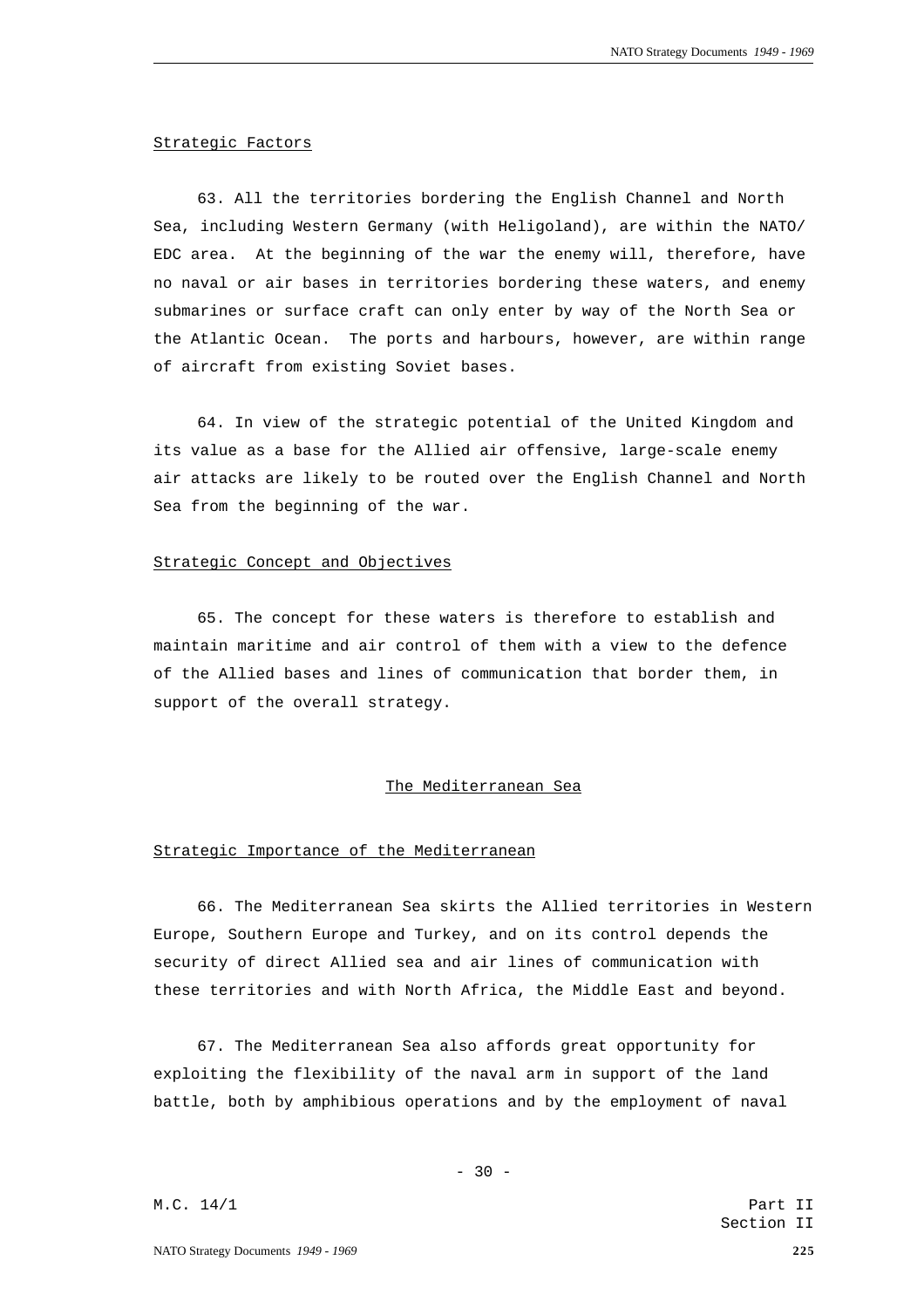striking forces, which can launch large-scale air strikes against enemy operations in Europe and Asia Minor from the outbreak of hostilities.

## Strategic Factors

68. Of the territories bordering the Mediterranean only Albania is likely to be hostile to the Allies. Except possibly in Albania, therefore, the enemy will initially have no naval or air bases on the Mediterranean coast, and apart from any submarines already deployed in the area enemy naval vessels will have to penetrate the narrow entrances from the Atlantic or the Black Sea. The enemy air threat over the Mediterranean, however, is likely to be considerable, particularly in the narrow waters off Southern Europe.

69. The islands and southern shores of the Mediterranean provide a number of suitable sites in Allied or friendly hands which are geographically well placed to provide bases both for the strategic air offensive and for the protection of Allied air and sea lines of communication.

#### Strategic Concept and Objectives

70. The strategic concept governing the employment of forces in the Mediterranean Sea is therefore to control its waters, to defend the litoral of the NATO and friendly territories it borders (including the islands of Crete, Sicily, Corsica and Sardinia) and to employ available forces, both offensively and defensively, in support of the overall strategy in Southern Europe and Turkey.

71. Plans for operations in the Mediterranean should include provision for the following specific requirements:

- a. Control of the exits from the Atlantic and the Black Sea.
- b. Defence of bases in Gibraltar, Malta, Cyprus, Northwest Africa, Libya and Egypt supporting the strategic air offensive or serving vital Allied lines of communication.

**226** NATO Strategy Documents *1949 - 1969* Part II Section II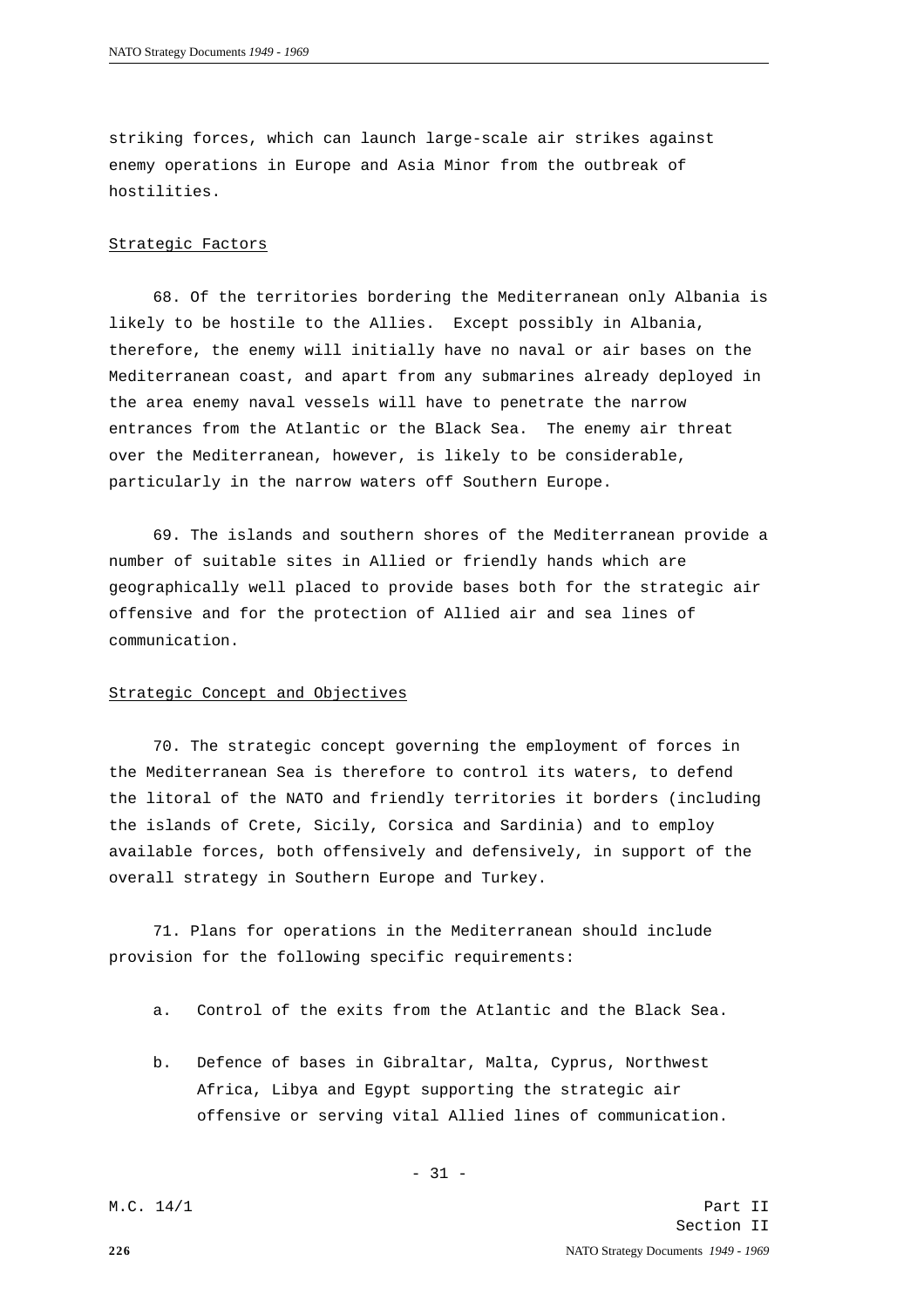c. Support of Allied operations against the enemy in territories bordering, or maintained through, the Mediterranean. This may include the employment of striking forces to carry out air or amphibious counter-offensives.

# Portugal

#### Strategic Importance of Portugal

72. Though part of Continental Europe, Portugal's relatively protected location in the west of the Iberian Peninsula, covered by Western Europe and behind the Pyrenees barrier, confers on it the role of a support area for the main land battle. In addition it provides valuable bases for the defence of the Atlantic.

#### Strategic Factors

73. Within the NATO concept for the overall defence of Europe, enemy action against Portugal is likely initially to be limited to strategic air attacks against selected objectives. The intensity of these attacks is likely to depend considerably on the role adopted by Spain and the extent to which the Iberian ports and communications are used to support and sustain the Allied effort in Europe.

# Strategic Concept and Objectives

74. The concept for the defence of Continental Portugal in this Phase is therefore to provide, with a minimum of forces and in close cooperation with defence arrangements in the Eastern Atlantic, and adequate degree of protection against enemy air attack for its ports, airfields, and land communications, and for its approaching sea communications.

- 32 -